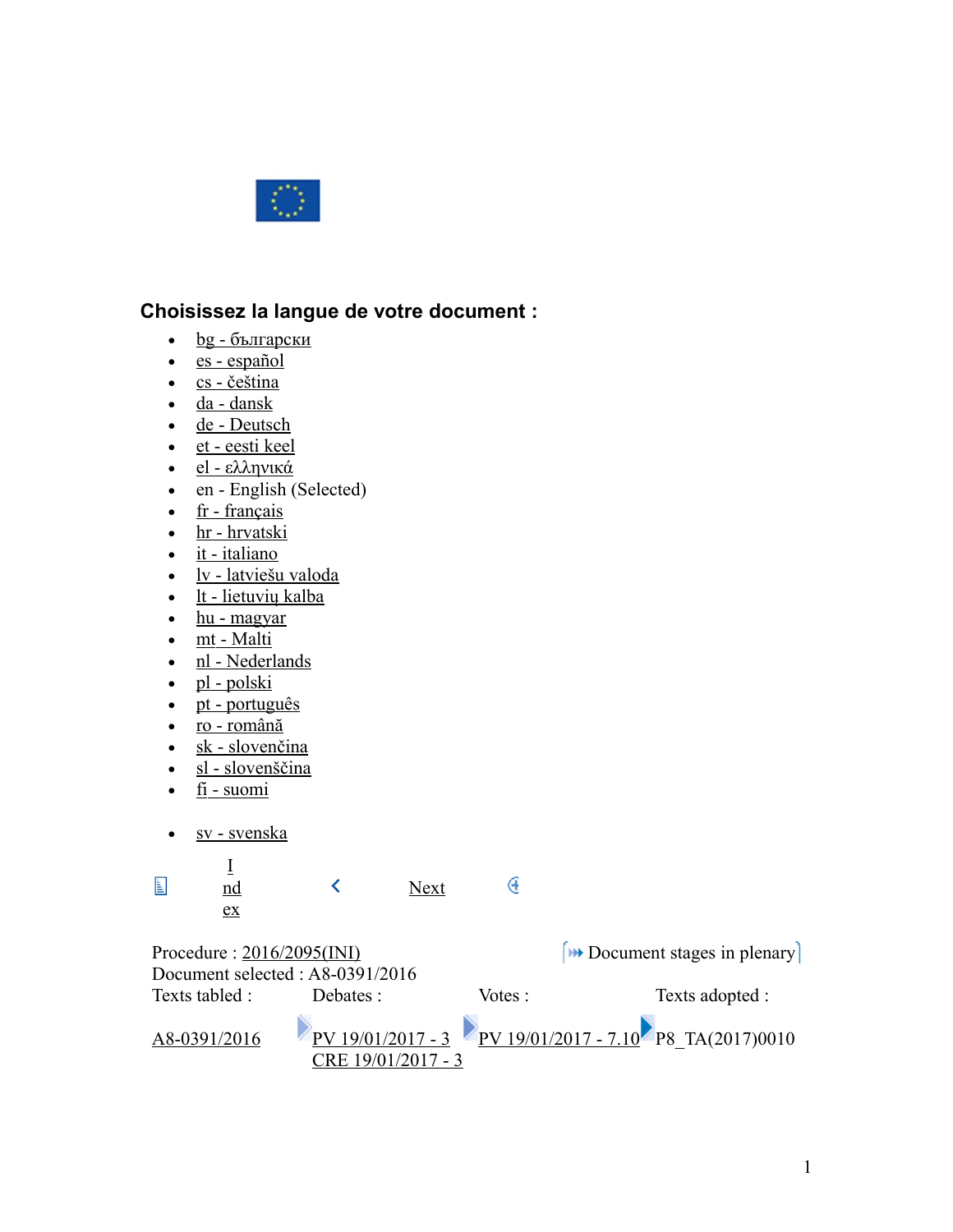Texts adopted **341k** 341k

Thursday, 19 January 2017 - Strasbourg

Provisional edition

A European Pillar of Social Rights

P8 TA-PROV(2017)0010  $\frac{AS-}{0.201}$ [0391/2016](http://www.europarl.europa.eu/sides/getDoc.do?type=REPORT&reference=A8-2016-0391&language=EN)

European Parliament resolution of 19 January 2017 on a European Pillar of Social Rights [\(2016/2095\(INI\)\)](http://www.europarl.europa.eu/oeil/popups/ficheprocedure.do?lang=en&reference=2016/2095(INI))

The European Parliament,

– having regard to the Treaty on European Union (TEU), the Treaty on the Functioning of the European Union (TFEU) and the Charter of Fundamental Rights of the European Union,

– having regard Article 9 of the TFEU, which requires the EU to promote a high level of employment, guarantee adequate social protection, fight against social exclusion and ensure a high level of education, training and protection of human health,

– having regard to Articles 151-156 of the TFEU,

– having regard to the Declaration of 9 May 1950, which called for 'the equalisation and improvement of the living conditions of workers',

– having regard to the European Social Charter, the Additional Protocol thereto and the revised version thereof, which entered into force on 1 July 1999, in particular Part I, Part II, and Articles 2, 4, 16 and 27 of the latter, on the right of workers with family responsibilities to equal opportunities and equal treatment,

– having regard to the European Convention on Human Rights,

– having regard to UN Convention on the Rights of Persons with Disabilities, ratified by the EU in 2010,

– having regard to the UN Convention on the Rights of the Child, which entered into force in 1990,

– having regard to the Community Charter of Fundamental Social Rights of Workers, adopted on 9 December 1989,

– having regard to the Sustainable Development Goals for 2030, which were adopted by the UN in 2015 and which apply to the whole world, including the EU,

 $\overline{2}$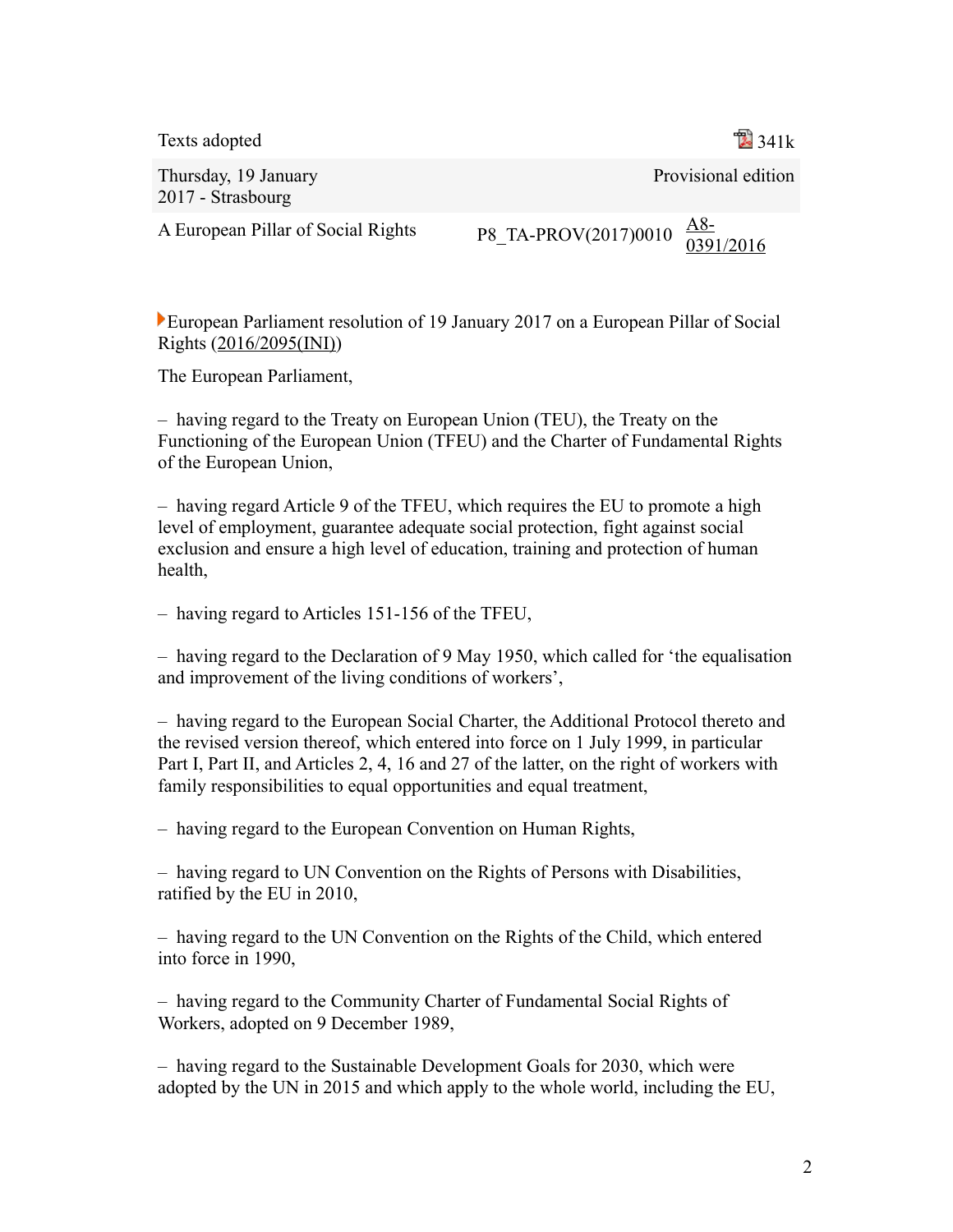– having regard to Council Directive 2010/18/EU of 8 March 2010 implementing the revised Framework Agreement on parental leave concluded by BUSINESSEUROPE, UEAPME, CEEP and ETUC and repealing Directive  $96/34/EC(1)$ ,

– having regard to the conventions and recommendations of the International Labour Organisation (ILO),

– having regard to the Council of Europe's European Code of Social Security and the Protocol thereto, a core European minimum harmonisation instrument for social security systems, providing minimum standards and permitting the contracting parties to exceed these standards,

– having regard to the report of the UN Independent Expert on the enjoyment of all human rights by older persons,

– having regard to the existing EU legislation, policy coordination mechanisms and financial instruments in the fields of employment, social policy, economic and monetary policy, the internal market, the free movement of goods, persons, services and capital, the European Social Fund, and economic, social and territorial cohesion,

– having regard to the conclusions of the European Council of 25-26 March 2010 and 17 June 2010, and to the Commission communication of 3 March 2010 entitled 'Europe 2020: A strategy for smart, sustainable and inclusive growth' [\(COM\(2010\)2020\)](http://eur-lex.europa.eu/smartapi/cgi/sga_doc?smartapi!celexplus!prod!DocNumber&lg=EN&type_doc=COMfinal&an_doc=2010&nu_doc=2020),

– having regard to the Council recommendations and conclusions on Roma integration,

– having regard to the Commission Recommendation of 3 October 2008 on the active inclusion of people excluded from the labour market $(2)$ ,

– having regard to the Commission Recommendation of 20 February 2013 entitled 'Investing in children: breaking the cycle of disadvantage'(3),

– having regard to the Council conclusions of 7 December 2015 on 'The promotion of the social economy as a key driver of economic and social development in Europe',

– having regard to the Employment Equality Directive $(4)$ ,

– having regard to the Commission proposal for a directive of the European Parliament and of the Council amending the Maternity Leave Directive [\(COM\(2008\)0637\)](http://eur-lex.europa.eu/smartapi/cgi/sga_doc?smartapi!celexplus!prod!DocNumber&lg=EN&type_doc=COMfinal&an_doc=2008&nu_doc=0637),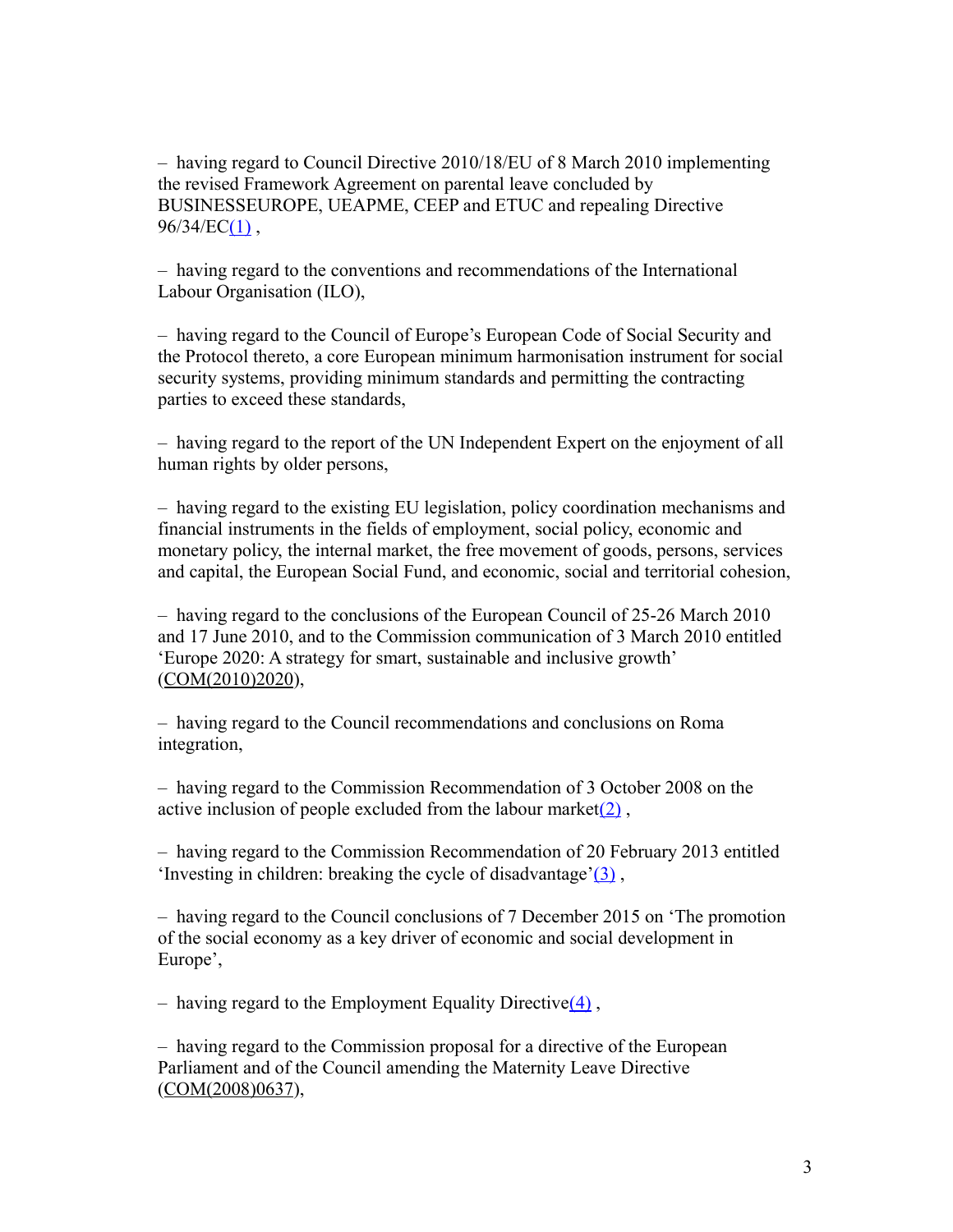- having regard to the Written Statement Directive $(5)$ ,
- having regard to the Fixed-Term Work Directive $(6)$ ,
- having regard to the Temporary Agency Work Directive $(7)$ ,
- having regard to the Part-Time Work Directiv[e\(8\)](http://www.europarl.europa.eu/sides/getDoc.do?pubRef=-//EP//TEXT+TA+P8-TA-2017-0010+0+DOC+XML+V0//EN#def_1_8) ,
- having regard to the Racial Equality Directive $(9)$ ,

– having regard to the political guidelines for the Commission, entitled 'A New Start for Europe: My Agenda for Jobs, Growth, Fairness and Democratic Change' and presented by Jean-Claude Juncker on 15 July 2014,

– having regard to the report on completing Europe's economic and monetary union (the 'Five Presidents' Report') of 22 June 2015,

– having regard to the Commission communication of 8 March 2016 launching a consultation on a European Pillar of Social Rights [\(COM\(2016\)0127\)](http://eur-lex.europa.eu/smartapi/cgi/sga_doc?smartapi!celexplus!prod!DocNumber&lg=EN&type_doc=COMfinal&an_doc=2016&nu_doc=0127) and the annexes thereto,

– having regard to the Commission communication of 2 June 2016 entitled 'A European agenda for the collaborative economy' [\(COM\(2016\)0356\)](http://eur-lex.europa.eu/smartapi/cgi/sga_doc?smartapi!celexplus!prod!DocNumber&lg=EN&type_doc=COMfinal&an_doc=2016&nu_doc=0356),

– having regard to the Commission communications on Roma integration [\(COM\(2010\)0133,](http://eur-lex.europa.eu/smartapi/cgi/sga_doc?smartapi!celexplus!prod!DocNumber&lg=EN&type_doc=COMfinal&an_doc=2010&nu_doc=0133) [COM\(2011\)0173,](http://eur-lex.europa.eu/smartapi/cgi/sga_doc?smartapi!celexplus!prod!DocNumber&lg=EN&type_doc=COMfinal&an_doc=2011&nu_doc=0173) [COM\(2012\)0226,](http://eur-lex.europa.eu/smartapi/cgi/sga_doc?smartapi!celexplus!prod!DocNumber&lg=EN&type_doc=COMfinal&an_doc=2012&nu_doc=0226) [COM\(2013\)0454,](http://eur-lex.europa.eu/smartapi/cgi/sga_doc?smartapi!celexplus!prod!DocNumber&lg=EN&type_doc=COMfinal&an_doc=2013&nu_doc=0454) [COM\(2015\)0299,](http://eur-lex.europa.eu/smartapi/cgi/sga_doc?smartapi!celexplus!prod!DocNumber&lg=EN&type_doc=COMfinal&an_doc=2015&nu_doc=0299) [COM\(2016\)0424\)](http://eur-lex.europa.eu/smartapi/cgi/sga_doc?smartapi!celexplus!prod!DocNumber&lg=EN&type_doc=COMfinal&an_doc=2016&nu_doc=0424),

– having regard to the Commission communication of 4 October 2016 on the Youth Guarantee and Youth Employment Initiative three years on [\(COM\(2016\)0646\)](http://eur-lex.europa.eu/smartapi/cgi/sga_doc?smartapi!celexplus!prod!DocNumber&lg=EN&type_doc=COMfinal&an_doc=2016&nu_doc=0646),

– having regard to the Commission report of 21 March 2014 on the application of Directive 2008/104/EC on temporary agency work [\(COM\(2014\)0176\)](http://eur-lex.europa.eu/smartapi/cgi/sga_doc?smartapi!celexplus!prod!DocNumber&lg=EN&type_doc=COMfinal&an_doc=2014&nu_doc=0176),

– having regard to the EESC Opinion of 17 September 2015 on 'principles for effective and reliable welfare provision systems'( $10$ ),

– having regard to its resolution of 6 July 2016 on the strategic priorities for the Commission Work Programme 201[7\(11\)](http://www.europarl.europa.eu/sides/getDoc.do?pubRef=-//EP//TEXT+TA+P8-TA-2017-0010+0+DOC+XML+V0//EN#def_1_11) ,

– having regard to its resolution of 15 January 2013 with recommendations to the Commission on information and consultation of workers, anticipation and management of restructuring $(12)$ ,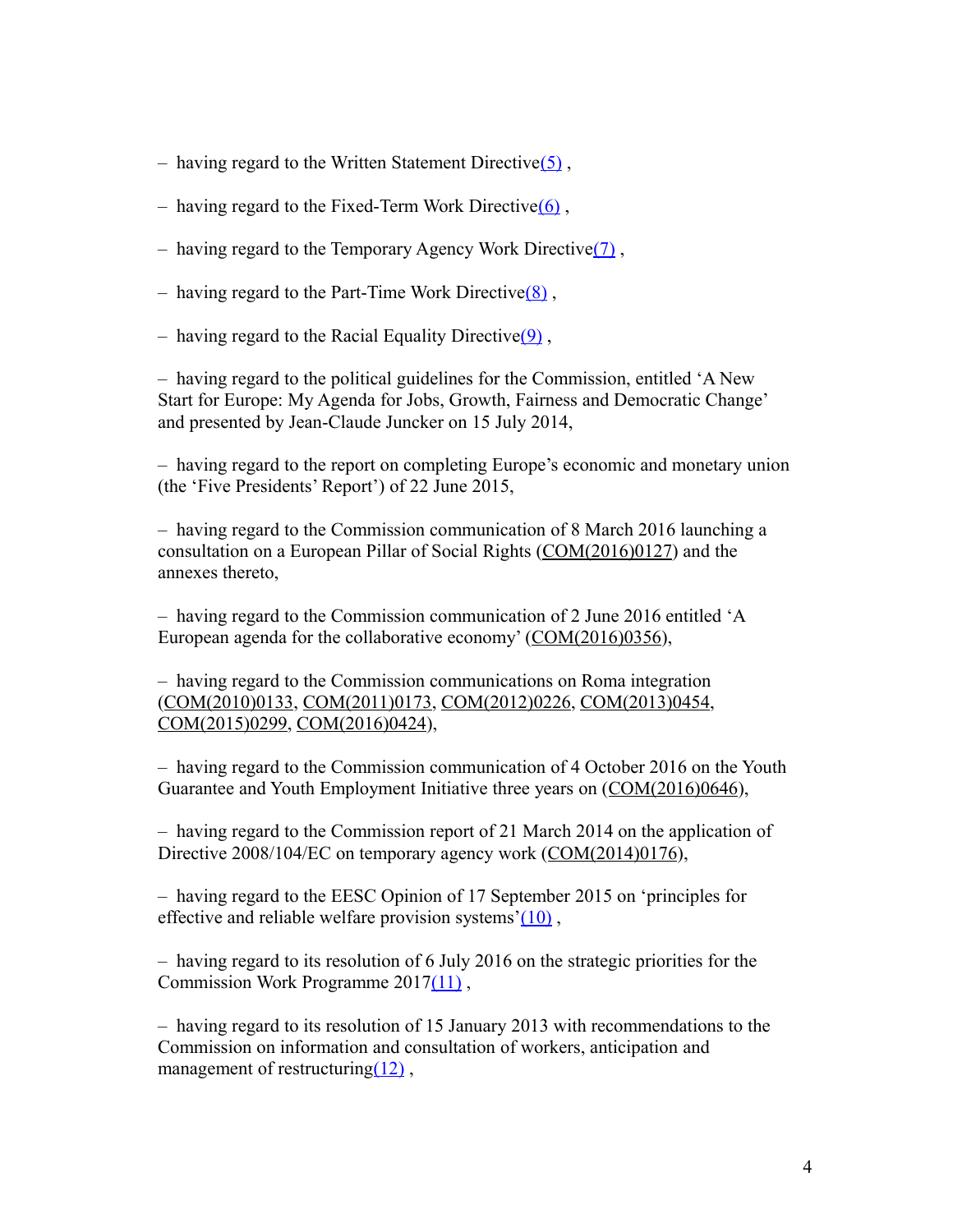– having regard to its resolution of 20 May 2015 on maternity leave( $\frac{13}{3}$ ),

– having regard to its resolution of 16 January 2014 on an EU homelessness strategy $(14)$ ,

– having regard to its resolution of 9 June 2015 on the EU Strategy for equality between women and men post  $2015(15)$ ,

– having regard to its resolution of 8 October 2015 on the application of Directive 2006/54/EC of the European Parliament and of the Council of 5 July 2006 on the implementation of the principle of equal opportunities and equal treatment of men and women in matters of employment and occupatio[n\(16\)](http://www.europarl.europa.eu/sides/getDoc.do?pubRef=-//EP//TEXT+TA+P8-TA-2017-0010+0+DOC+XML+V0//EN#def_1_16) ,

– having regard to the European Commission's Strategic Engagement for Gender Equality, 2016-2019,

– having regard to the European Pact for Gender Equality (2011-2020),

– having regard to its resolution of 24 November 2015 on reducing inequalities with a special focus on child poverty $(17)$ ,

– having regard to its resolution of 25 November 2015 on the EU Strategic Framework on Health and Safety at Work 2014-202[0\(18\)](http://www.europarl.europa.eu/sides/getDoc.do?pubRef=-//EP//TEXT+TA+P8-TA-2017-0010+0+DOC+XML+V0//EN#def_1_18) ,

– having regard to its resolution of 14 April 2016 on meeting the antipoverty target in the light of increasing household  $costs(19)$ ,

– having regard to its resolution of 7 July 2016 on the implementation of the UN Convention on the Rights of Persons with Disabilities, with special regard to the Concluding Observations of the UN CRPD Committe[e\(20\)](http://www.europarl.europa.eu/sides/getDoc.do?pubRef=-//EP//TEXT+TA+P8-TA-2017-0010+0+DOC+XML+V0//EN#def_1_20) ,

– having regard to its resolution of 14 September 2016 on social dumping in the European Union $(21)$ ,

– having regard to its resolution of 13 September 2016 on creating labour market conditions favourable for work-life balance $(22)$ ,

– having regard to its resolution of 5 October 2016 on the need for a European reindustrialisation policy in light of the recent Caterpillar and Alstom cases (23),

– having regard to its resolution of 10 September 2015 on creating a competitive EU labour market for the 21st century: matching skills and qualifications with demand and job opportunities, as a way to recover from the crisis $(24)$ ,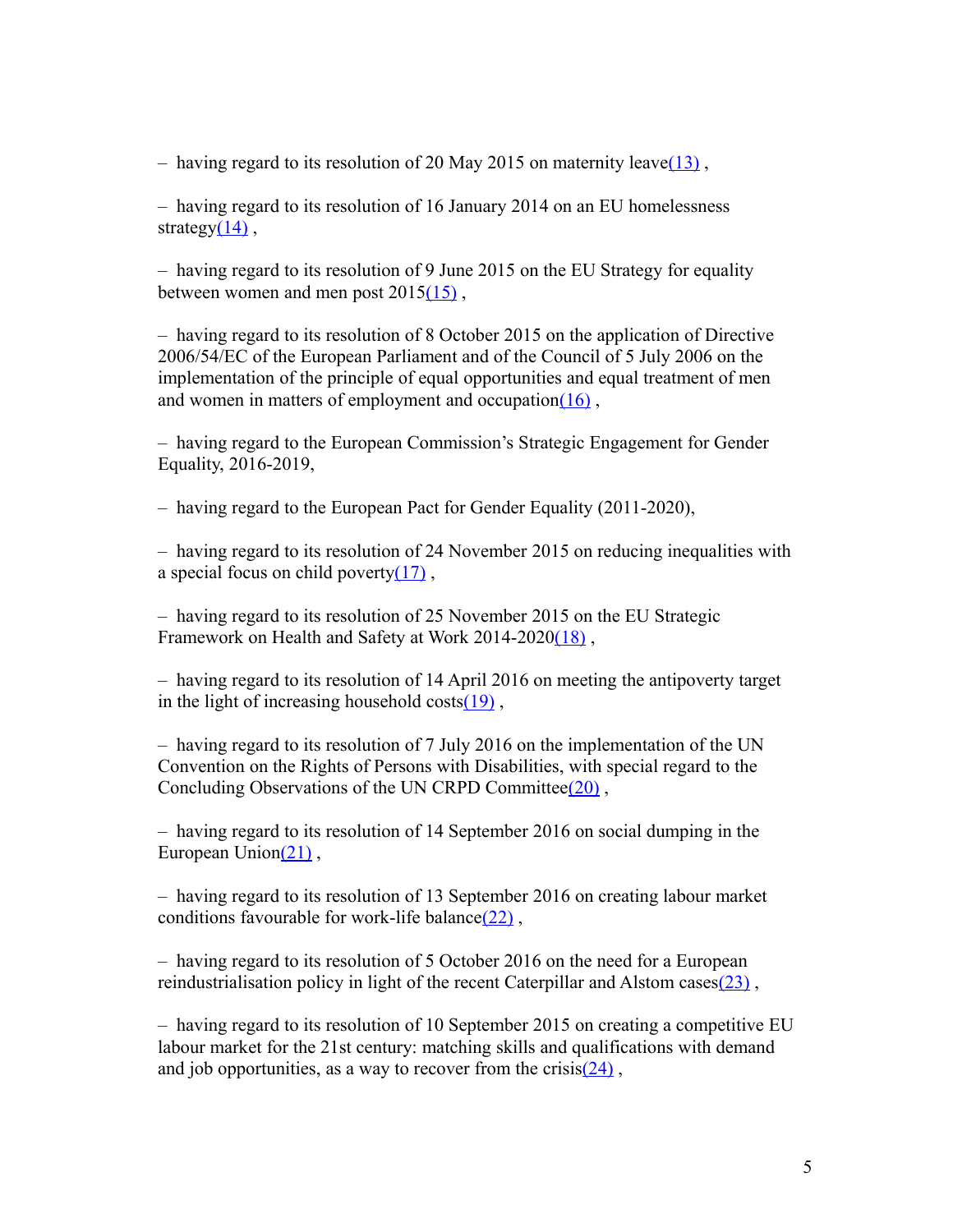– having regard to its resolution of 19 January 2016 on skills policies for fighting youth unemployment $(25)$ ,

– having regard to its resolution of 20 November 2012 on a Social Investment Pact as a response to the crisi[s\(26\)](http://www.europarl.europa.eu/sides/getDoc.do?pubRef=-//EP//TEXT+TA+P8-TA-2017-0010+0+DOC+XML+V0//EN#def_1_26) and to the Commission's Social Investment Package of 20 February 2013, including the Commission recommendation entitled 'Investing in children: breaking the cycle of disadvantage',

– having regard to its previous resolutions on  $\text{Roma}(27)$ ,

– having regard to Eurofound's European Industrial Relation Dictionary,

– having regard to the Eurofound report of 2014 on 'Pay in Europe in the 21st century',

– having regard to the Eurofound report of 2014 on 'Access to healthcare in time of crisis',

– having regard to the Eurofound report of 2015 on 'Access to social benefits: reducing non-take-up',

– having regard to the Eurofound report of 2015 on 'New forms of employment',

– having regard to the Eurofound report of 2016 on 'Inadequate housing in Europe: Costs and consequences',

– having regard to the forthcoming 2016 Eurofound Sixth European Working Conditions Survey overview report,

– having regard to the ILO study of 2016 on 'Building a social pillar for European convergence',

– having regard to the work carried out by the European Union Agency for Fundamental Rights (FRA), and particularly to its surveys on migrants and minorities and reports on severe labour exploitation, child protection systems and the right to independent living for people with disabilities,

– having regard to the Court of Justice judgment in Case C-266/14 of 10 September 2015 on the organisation of working time for workers who are not assigned a fixed or habitual place of work,

– having regard to the Court of Justice judgment in Joined Cases C-8/15 P to C-10/15 P (Ledra Advertising and others ) of 20 September 2016, which strengthens the fundamental rights of citizens vis-à-vis the Commission and the European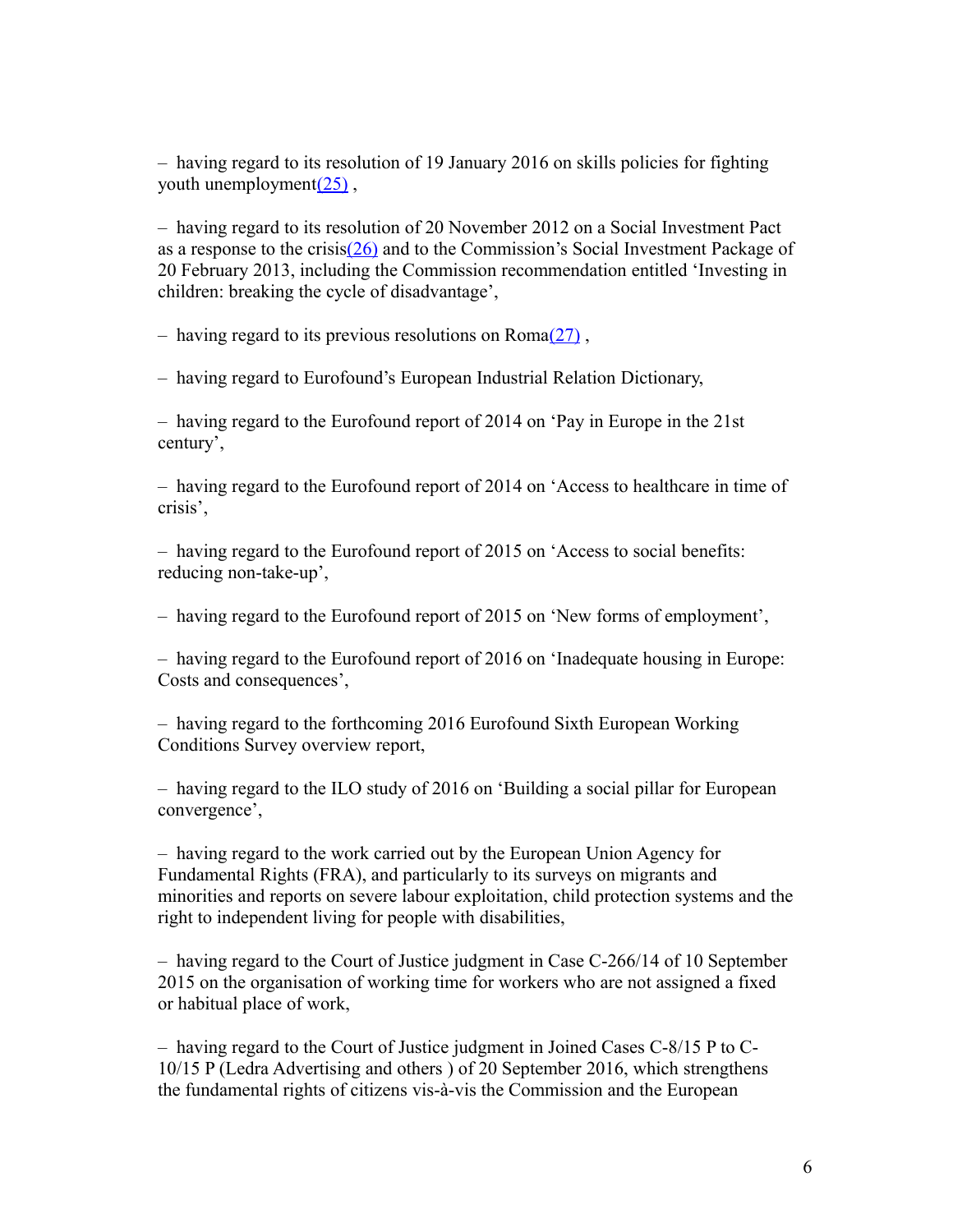Central Bank in connection with the adoption of Memoranda of Understanding on behalf of the ESM,

– having regard to the joint analyses by the European social partners BusinessEurope, CEEP, ETUC and UEAPME of October 2007 entitled 'Key challenges facing European labour markets' and of July 2015 entitled 'In-depth employment analysis by the European social partners',

– having regard to the joint opinion of the Employment Committee and Social Protection Committee on the European Pillar of Social Rights, endorsed by the Council on 13 October 2016,

– having regard to Rule 52 of its Rules of Procedure,

– having regard to the report of the Committee on Employment and Social Affairs and the opinion of the Committee on Women's Rights and Gender Equality [\(A8-](http://www.europarl.europa.eu/sides/getDoc.do?type=REPORT&reference=A8-2016-0391&language=EN) [0391/2016\)](http://www.europarl.europa.eu/sides/getDoc.do?type=REPORT&reference=A8-2016-0391&language=EN),

A. whereas the EU must respond swiftly and visibly to increasing frustration and worry among many people about uncertain life prospects, unemployment, growing inequalities and lack of opportunities, in particular for young people; whereas the public consultation on the European Pillar of Social Rights conducted by the Commission until December 2016, has developed into a thorough reflection on the existing social acquis and a wide-ranging discussion among social partners, national governments and parliaments, civil society and the EU institutions on the future and structure of a European social model for the future; whereas this debate can help to draw attention to the EU's basic values and the fact that Europe has, in a worldwide comparison, advanced labour and social standards and social protection systems; whereas the debate on the European Pillar of Social Rights and the necessary steps to be taken in the follow-up thereto can also help to place the European project on stronger foundations and improve people's sense of ownership over the process of European integration;

B. whereas the EU needs to develop further a European social model which is embedded in a social market economy, empowers people and enables sustainable prosperity and high productivity based on solidarity, social justice and equal opportunities, a fair distribution of wealth, intergenerational solidarity, the rule of law, non-discrimination, gender equality, universal and high-quality education systems, quality employment and sustainable job-rich and inclusive growth over the long term, in line with worldwide Sustainable Development Goals – a model that is genuinely aimed at full employment, ensures adequate social protection and quality essential services for all, combats economic inequality, empowers people in vulnerable situations, fights poverty and social exclusion, enhances participation in civil and political life, and improves living standards for all people in the EU,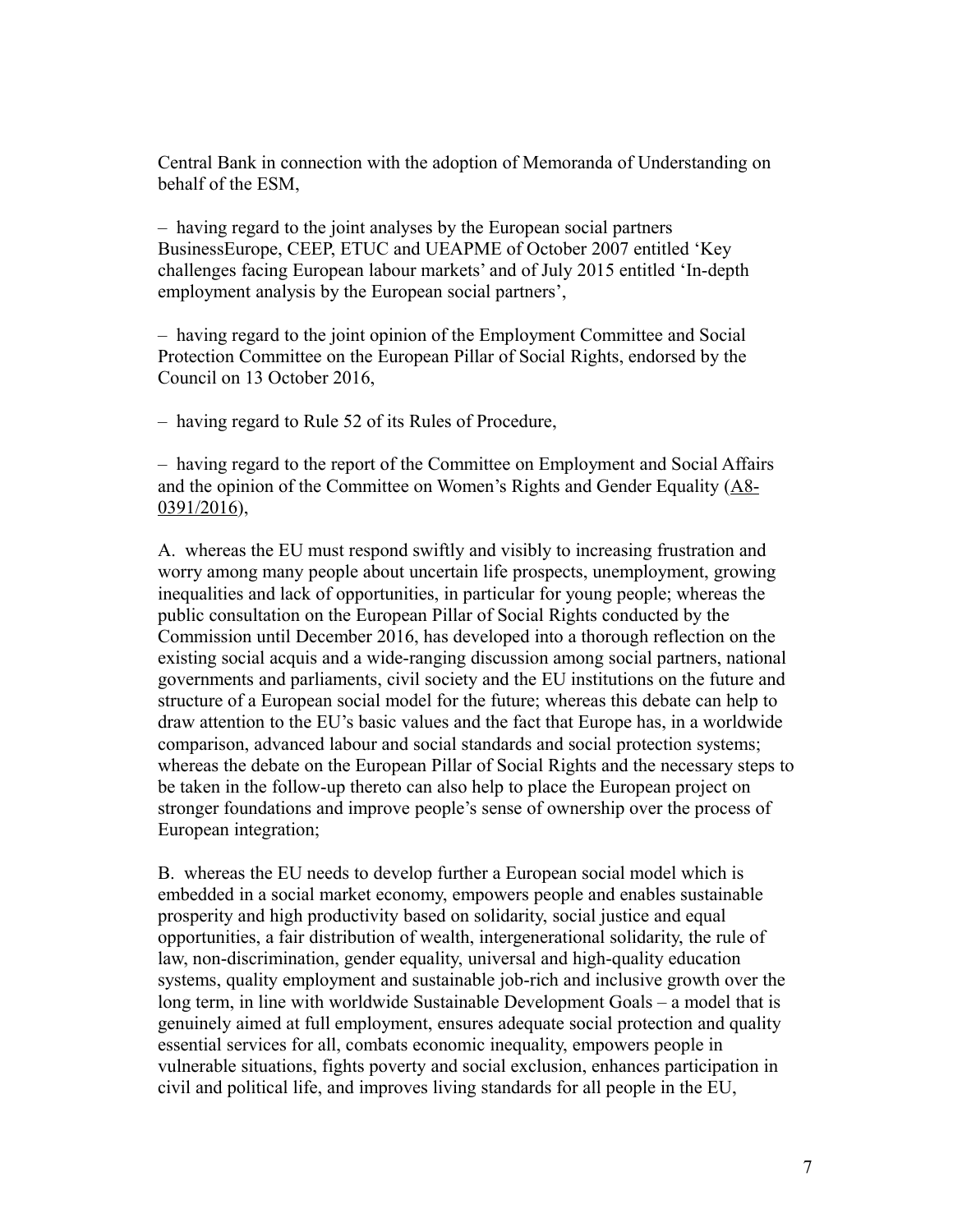delivering on the objectives and rights set out in the EU Treaties, the Charter of Fundamental Rights and the European Social Charter;

C. whereas the Commission has committed itself to achieving a 'social AAA rating' for the EU and is expected to come forward in the spring of 2017 with a proposal for a European Pillar of Social Rights that will promote well-functioning and inclusive labour markets and welfare systems in participating Member States and serve as a compass for renewed upward convergence by (i) updating existing EU legislation, (ii) improving the EU's framework for economic and social policy coordination, inter alia through social benchmarking of national reform efforts without establishing inefficient parallel structures and (iii) ensuring relevant financial support at national and European levels; whereas Parliament, elected directly by European citizens, has a fundamental responsibility and a role to play in defining and adopting the European Pillar of Social Rights;

D. whereas economic and social policies are meant to serve people, including by promoting sustainable and socially responsible economic activities on a level playing field, and whereas people are also the most important factor for the competitiveness of a company and the proper functioning of the entire economy;

E. whereas social dialogue can contribute positively to growth, employment and competitiveness; whereas the Union is obliged to recognise and promote the role of the social partners, facilitate dialogue between them and respect their autonomy, including as regards wage-setting, the right to negotiate, conclude and enforce collective agreements and the right to take collective action in accordance with national law and practices; whereas the European Pillar of Social Rights should encourage social partners and Member States to establish standards higher than those agreed at European level; whereas the Commission consults the social partners on the possible direction of Union action in the social policy field; whereas continuous support is needed for social dialogue at all levels;

F. whereas it is crucial that companies behave in a socially responsible way, with real regard for sustainability and the interests of society; whereas it is valuable to involve workers in decision making; whereas social economy enterprises, such as cooperatives, provide a good example in terms of creating quality employment, supporting social inclusion and promoting a participatory economy;

G. whereas fundamental social rights apply to all people in the EU and the existing body of Union legislation regulating labour, product and service markets applies to all Member States; whereas economic integration makes Member States interdependent in terms of their capacity to ensure decent working conditions and maintain social cohesion; whereas a functioning single market requires a solid core of social rights for workers to prevent competition on the basis of labour conditions; whereas the principle of subsidiarity as defined in the Treaties justifies action at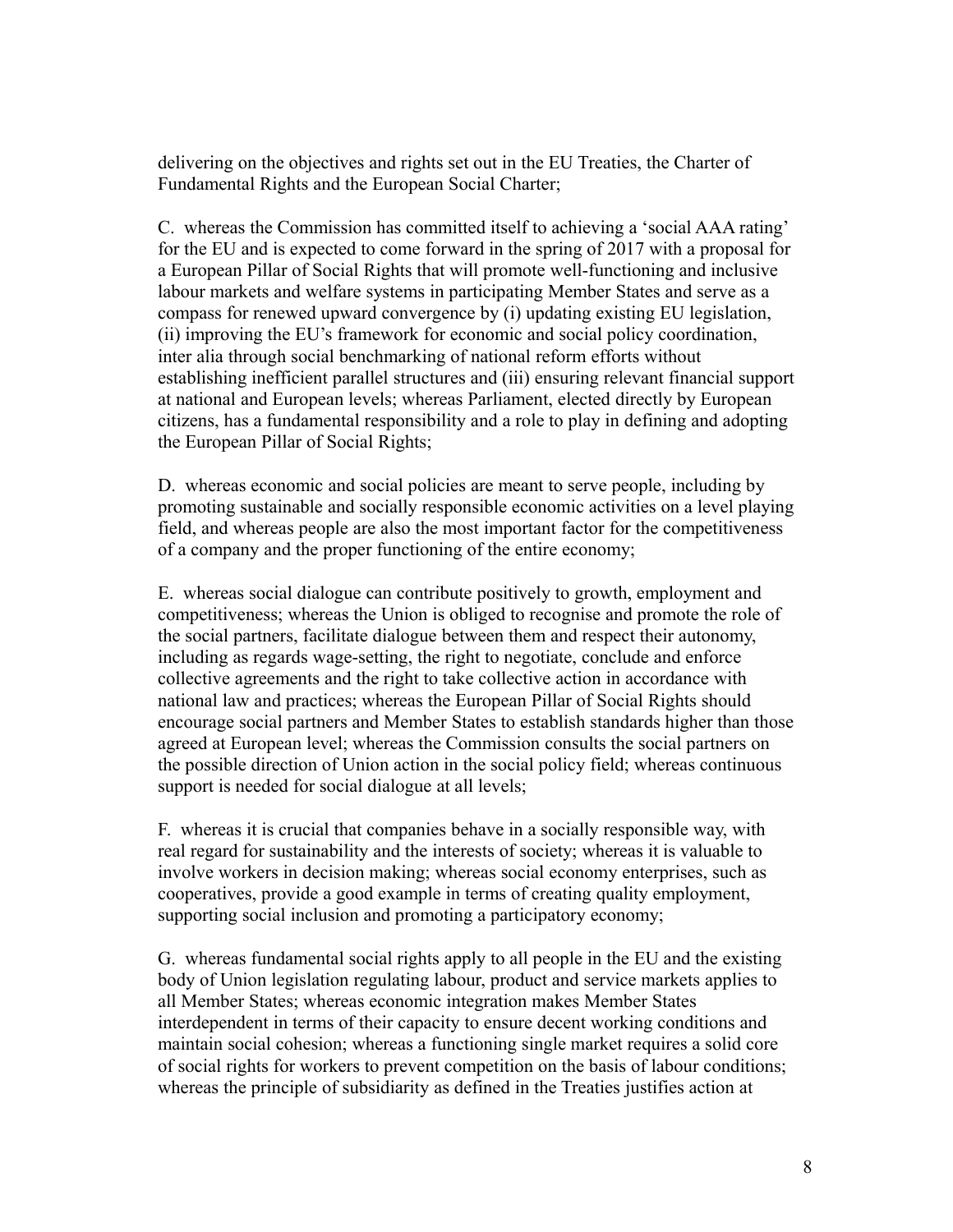Union level by reason of the scale or effects of the proposed action; whereas the achievement of the EU's social objectives also depends on national legislation and on well-developed national social systems; whereas regional differences between wage levels and social security systems are to some extent unavoidable but care should be taken to ensure that they do not create downward pressure on working and living conditions; whereas upward social and economic convergence is very important for the proper functioning of the Union; whereas the Union does not harmonise national social security systems but coordinates them, promotes their development and facilitates efficient social security protection of people exercising their right to free movement; whereas regulatory developments need to keep pace with technological and other innovation in order to provide legal certainty and promote economic development through fair competition; whereas the implementation of the European Pillar of Social Rights will require multi-level action, cross-sectoral approaches and full involvement of stakeholders; whereas provisions on workers' rest time should take into account, where applicable, a common weekly day of rest recognised by tradition and custom in the country or region;

H. whereas European welfare states need to be updated and strengthened to support upward transitions into and within the labour market and to maintain economic security throughout people's lives; whereas, with the labour market becoming more complex, it is natural that the welfare state also needs to adapt its mechanisms and instruments in order to manage correctly the various social risks arising; whereas this updating process should also improve people's access to and interaction with the welfare state and facilitate the application of relevant rules, including for SMEs; whereas, however, the role of welfare states is broader than what concerns the labour market; it includes inter alia also the operation of social security systems, the fight against poverty and social exclusion and investment in education, childcare, healthcare, social services and other essential services; whereas 'social investments' that support people's development from early childhood until old age have a crucial role in enabling people to participate fully in a 21st century society and economy; whereas a major effort will be needed to reach the poverty reduction and social inclusion target of the Europe 2020 Strategy; whereas housing is a pressing issue in many Member States and many households are spending a high proportion of their disposable income on housing and energy costs;

I. whereas ILO Recommendation No 202 provides that social protection floors should comprise at least the following basic social protection guarantees: (a) access to a nationally defined set of goods and services, in particular essential health care, including maternity care, that meets the criteria of availability, accessibility, acceptability and quality; (b) basic income security for children, at least at a nationally defined minimum level, providing access to nutrition, education, care and any other necessary goods and services; (c) basic income security, at least at a nationally defined minimum level, for persons in active age who are unable to earn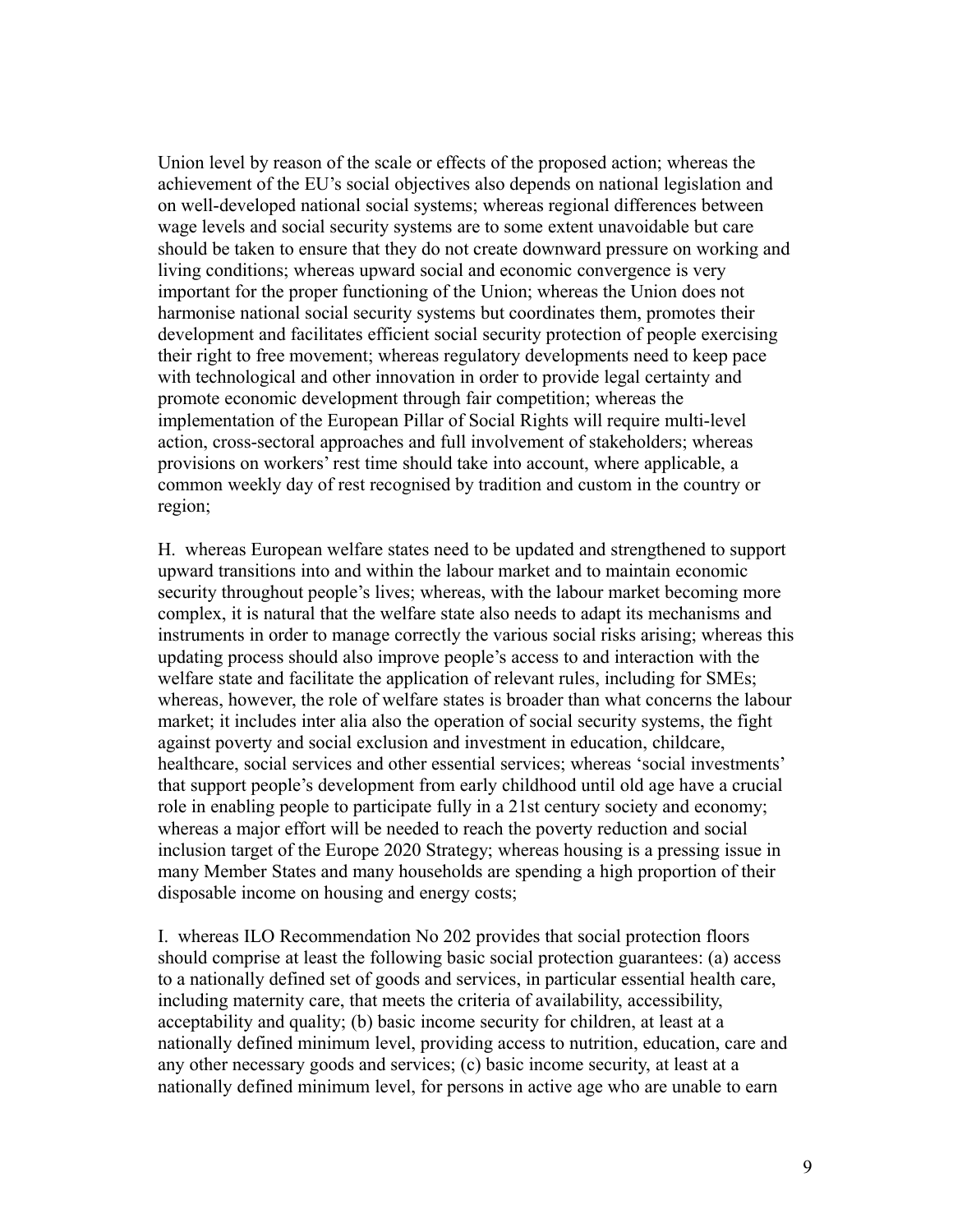sufficient income, in particular in cases of sickness, unemployment, maternity and disability; and (d) basic income security, at least at a nationally defined minimum level, for older persons; whereas the European Pillar of Social Rights should take this definition into account and seek to ensure that such basics of social protection are fully achieved and preferably exceeded in all Member States; whereas the European Economic and Social Committee has made a useful contribution in this respect by agreeing on principles for effective and reliable welfare systems;

J. whereas all EU Member States face certain employment and social challenges; whereas the realisation of social rights also depends on policies and instruments supporting territorial cohesion, particularly in regions with serious and permanent natural, demographic or structural economic disadvantages, including regions with low population density and dispersed population or outermost regions; whereas greater strategic investment and support for cohesion is needed in disadvantaged regions with a view to making them more competitive, improving their socioeconomic structure and preventing further demographic decline; whereas, with its present macroeconomic framework, the euro area faces specific challenges to the achievement of the employment and social objectives set out in the Treaties; whereas restoring adequate socio-economic security to offset this increased internal flexibility may require considering specific social targets, standards and/or financial instruments at the euro area level;

K. whereas European labour markets are more often evolving towards 'atypical' or 'non-standard' forms of employment, such as temporary work, involuntary part-time work, casual work, seasonal work, on-demand work, dependent self-employment or work intermediated by digital platforms; whereas, however, permanent jobs continue to contribute most to employment expansion, growing faster than temporary employment over the past two and a half years $(28)$ ; whereas demand for labour is becoming more diversified than in the past; whereas in some cases this can be beneficial for productivity, work-life balance, transitions into the labour market and second career opportunities for those who need them; whereas, however, some nonstandard forms of employment involve prolonged economic insecurity and bad working conditions, notably in terms of lower and less certain incomes, lack of possibilities to defend one's rights, lack of social and health insurance, lack of a professional identity, lack of career prospects, and difficulties in reconciling ondemand work with private and family life; whereas a dynamic labour market should ensure that everyone has the chance to use his or her skills and abilities in their working life, based inter alia on healthy and safe working conditions, active labour market policies and on updating competences over the course of a life through regular and lifelong learning; whereas relevant CJEU case law clarifies the concepts 'employment relationship' and 'worker' for the purpose of applying EU law, without prejudice to national definitions of a 'worker' that are established for the purposes of national law in line with the principle of subsidiarity;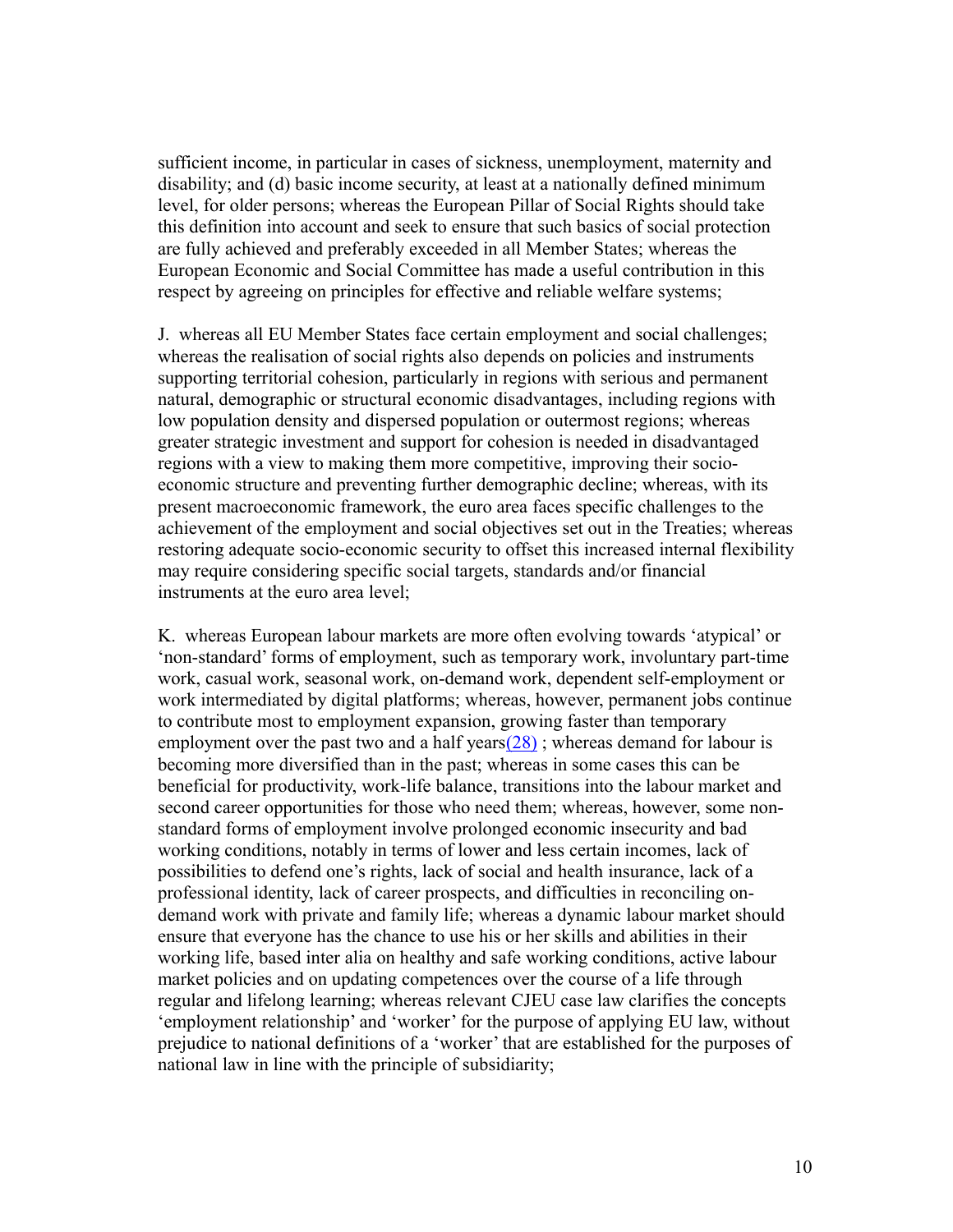L. whereas active labour market policies, individual responsibility and participation in lifelong learning are important for labour market inclusion, even though unemployment results in most cases from a lack of open job vacancies or other circumstances beyond a person's control;

M. whereas people finding themselves in vulnerable situations or suffering more often from discrimination such as women, ethnic minorities, the long-term unemployed, senior citizens and people with disabilities may require additional measures to foster their participation in the labour market and to ensure decent living standards throughout their lives; whereas the EU has committed itself to building a barrier-free Europe for the estimated 80 million people with disabilities in the EU and the EU's poverty reduction and employment targets will not be reached if people with disabilities are not fully integrated into the economy and society; whereas the UN Convention on the Rights of Persons with Disabilities (CRPD) has been ratified by the EU and its principles should therefore be mainstreamed within the Pillar of Social Rights; whereas the negative impact of the crisis on access to healthcare has often come with a delay, and many people have found themselves unable to access healthcare even if services are formally covered, in particular because they cannot afford co-payments or experience waiting lists;

N. whereas women still face many forms of discrimination in the EU and are still underrepresented in all areas of decision making;

O. whereas gender equality is enshrined in the EU Treaties and in the EU Charter of Fundamental Rights and is a core EU value; whereas, nevertheless, women remain underrepresented in the labour market as a whole, with the employment rate for men standing at 75,6 % compared with 64,5 % for women, and overrepresented in parttime work and the lowest-paid sectors, in addition to receiving lower hourly wages, leading to a gender pay gap of 16 % and contributing to a pension gap of 39 %, with significant differences between Member States; whereas gender-based discrimination continues to prevail in recruitment procedures in the Member States, despite women surpassing men in educational attainment;

P. whereas social rights, services and adequate income are gendered issues, as more women are in low-income jobs, at higher risk of poverty, and more dependent on social services, both public and private, and hold the traditional role of caregiver for both children and older members of the family and the primary responsibility for household needs, resulting overall in lower pensions for women;

Q. whereas the 2002 Barcelona targets are far from being reached, while the Charter of Fundamental Rights states that children have a right to protection and care, and whereas this has a dramatic impact on female labour market participation, gender equality, work-life balance and female poverty;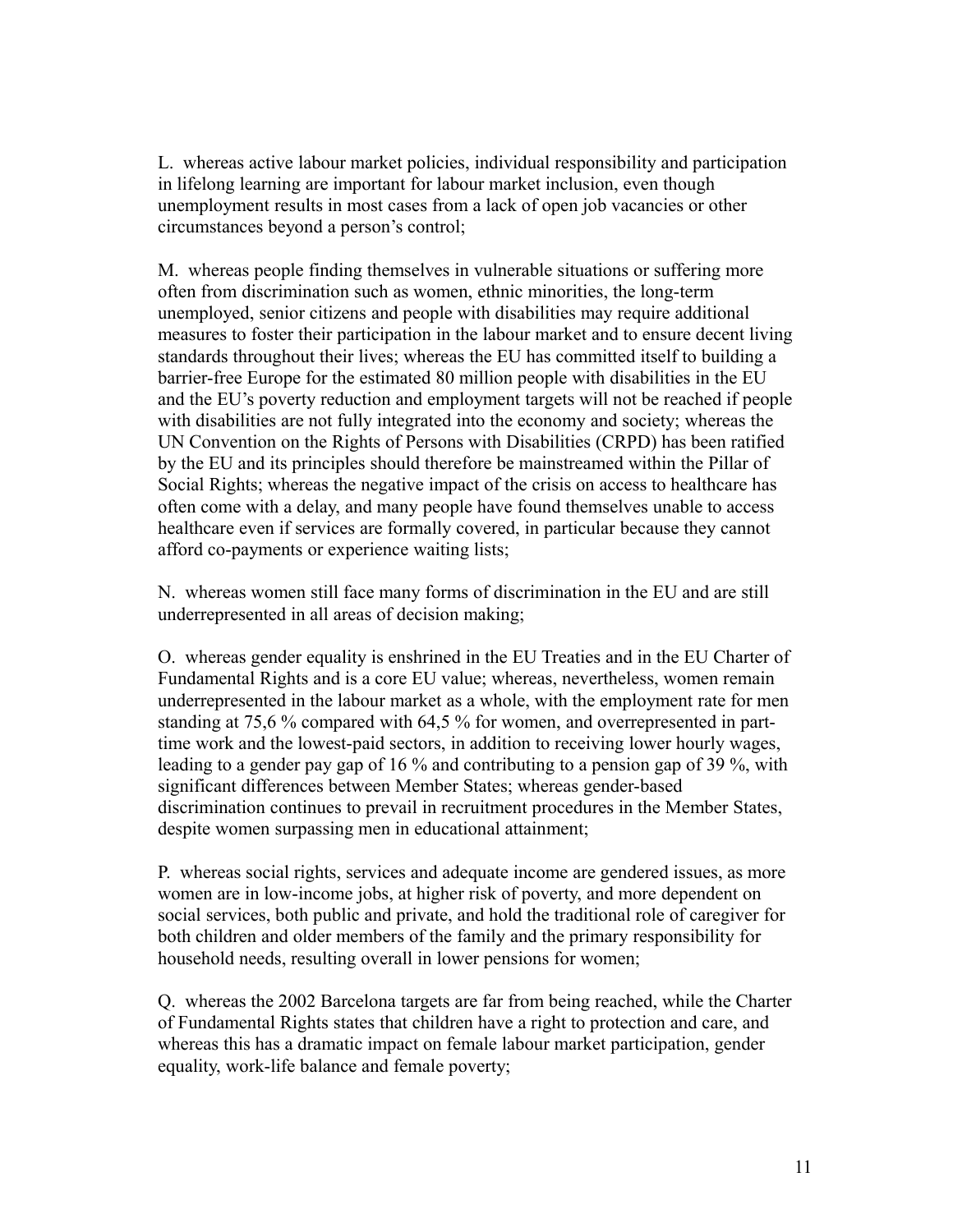R. whereas Europe can go much further in developing a cluster of sectors focused on supporting people's health, knowledge and ability to participate in the economy; whereas people-focused services such as education, healthcare, childcare, other care services as well as sport contain an important job creation potential and should not be viewed as a cost to the economy but rather as enabling factors of sustainable prosperity;

S. whereas a strategic approach is needed to the challenges posed by the ageing and shrinking of the EU's working-age population, notably as regards future skills shortages and mismatches in the EU labour market and projected evolution of economic dependence ratios, taking into account also third country nationals legally residing in the EU; whereas it is important to promote opportunities for professional mobility, in particular among young people, including those following vocational training through apprenticeships;

1. Calls on the Commission to build on the review of the social acquis and of EU employment and social policies as well as on the outcomes of the 2016 public consultation by making proposals for a solid European Pillar of Social Rights (EPSR) that is not limited to a declaration of principles or good intentions but reinforces social rights through concrete and specific tools (legislation, policymaking mechanisms and financial instruments), delivering a positive impact on people's lives in the short and medium term and enabling support for European construction in the 21st century by effectively upholding the Treaties' social objectives, supporting national welfare states, strengthening cohesion, solidarity and upward convergence in economic and social outcomes, ensuring adequate social protection, reducing inequality, achieving long overdue progress in reducing poverty and social exclusion, facilitating national reform efforts through benchmarking and helping to improve the functioning of the Economic and Monetary Union (EMU) and of the EU's single market;

2. Considers that the European Pillar of Social Rights should also help to ensure proper application of international labour standards and help to update the social acquis; is of the view that standards to be articulated by the European Pillar of Social Rights should apply to all countries participating in the single market in order to maintain a level playing field and that legislation, governance mechanisms and financial instruments relevant for their achievement should apply to all EU Member States; underlines that the Pillar of Social Rights should be taken into account in EU economic policies; finds that the specific constraints of euro area membership call for additional specific social targets and standards to be established and relevant financial support to be considered at the euro area level while remaining open to non-euro area Member States on a voluntary basis; points to the possibility of using the enhanced cooperation mechanism under Article 20 of the TEU if necessary to build a solid European Pillar of Social Rights;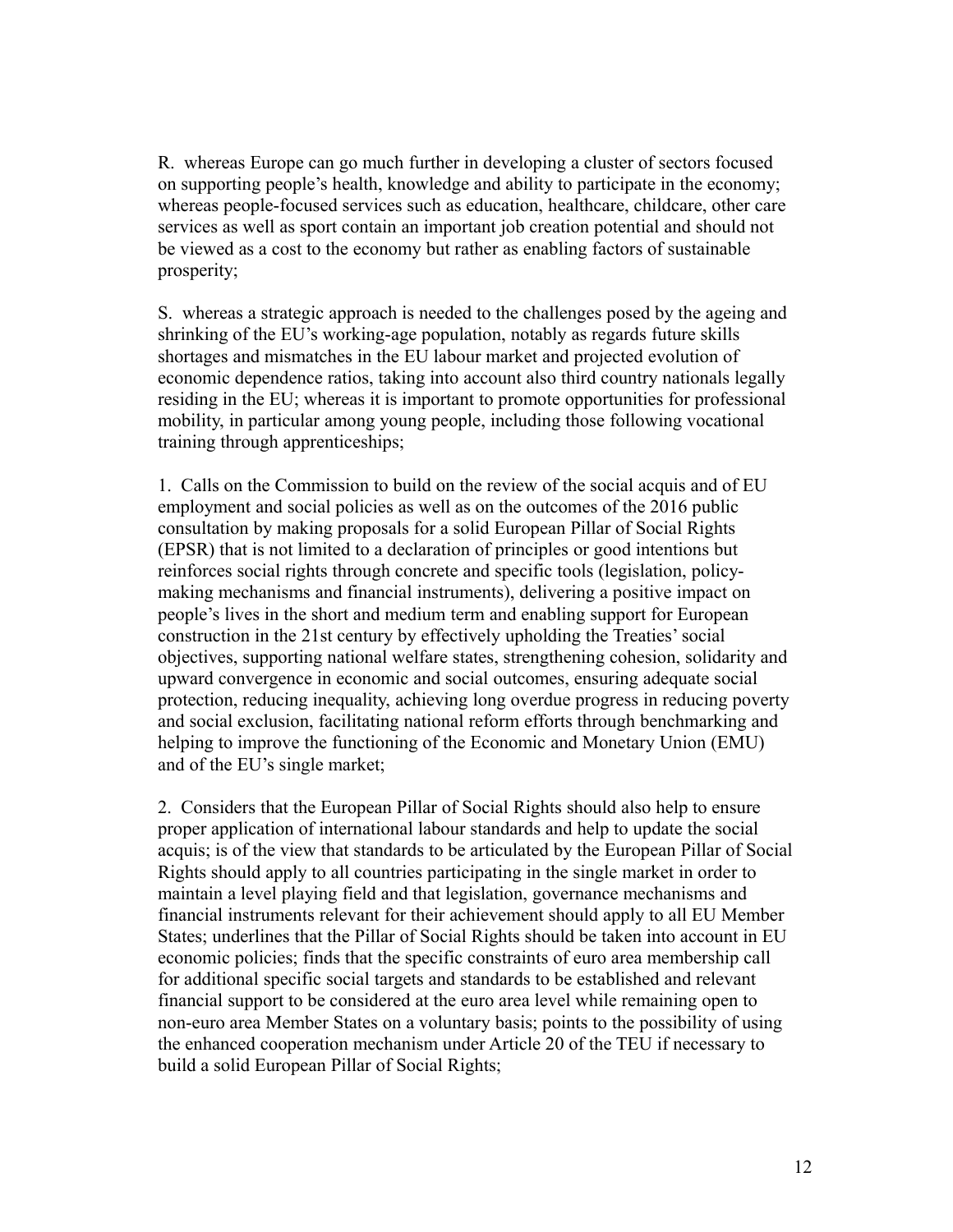3. Emphasises that the EPSR should equip people living in the EU with stronger means of keeping control over their lives, enabling them to live a dignified life and realise their aspirations by mitigating various social risks arising over the course of their entire life and empowering people to participate fully in society and be able to adapt to frequent technological and economic changes, including through up-skilling and support for entrepreneurship; underlines that the EPSR should make markets work for shared prosperity, wellbeing and sustainable development in the context of a highly competitive social market economy, aimed at full employment and social progress and making use also of an industrial policy at the EU level; considers that the Pillar should do so by promoting relevant social standards and by empowering national welfare states to maintain social cohesion and equality across the EU through adequate, accessible and financially sustainable social protection systems and social inclusion policies; emphasises that it should also facilitate free movement of workers in a deeper and fairer European labour market; highlights the fact that the EPSR should also contribute to upholding the principles of equal treatment, nondiscrimination and equal opportunities through employment and social policies; recommends that the Pillar thus enable effective realisation of existing social rights and that it set out new rights where justified in view of new technological and socioeconomic developments; believes that, in these ways, the Pillar will also enhance the legitimacy of the EU;

Updating existing labour and social standards

4. Calls on the social partners and the Commission to work together to present a proposal for a framework directive on decent working conditions in all forms of employment, extending existing minimum standards to new kinds of employment relationships, based on a thorough impact assessment; considers that this framework directive should improve enforcement of EU law, increase legal certainty across the single market and prevent discrimination by complementing existing EU law and ensuring for every worker a core set of enforceable rights, regardless of the type of contract or employment relationship, including equal treatment, health and safety protection, protection during maternity leave, provisions on working time and rest time, work-life balance, access to training, in-work support for people with disabilities, adequate information, consultation and participation rights, freedom of association and representation, collective bargaining and collective action; underlines that this framework directive should apply to employees and all workers in non-standard forms of employment, without necessarily amending already existing directives; recalls that existing labour rights are applied by Member States in accordance with national and EU law; calls also for more effective and efficient implementation and control of existing labour standards in order to improve the enforceability of rights and tackle undeclared work;

Working conditions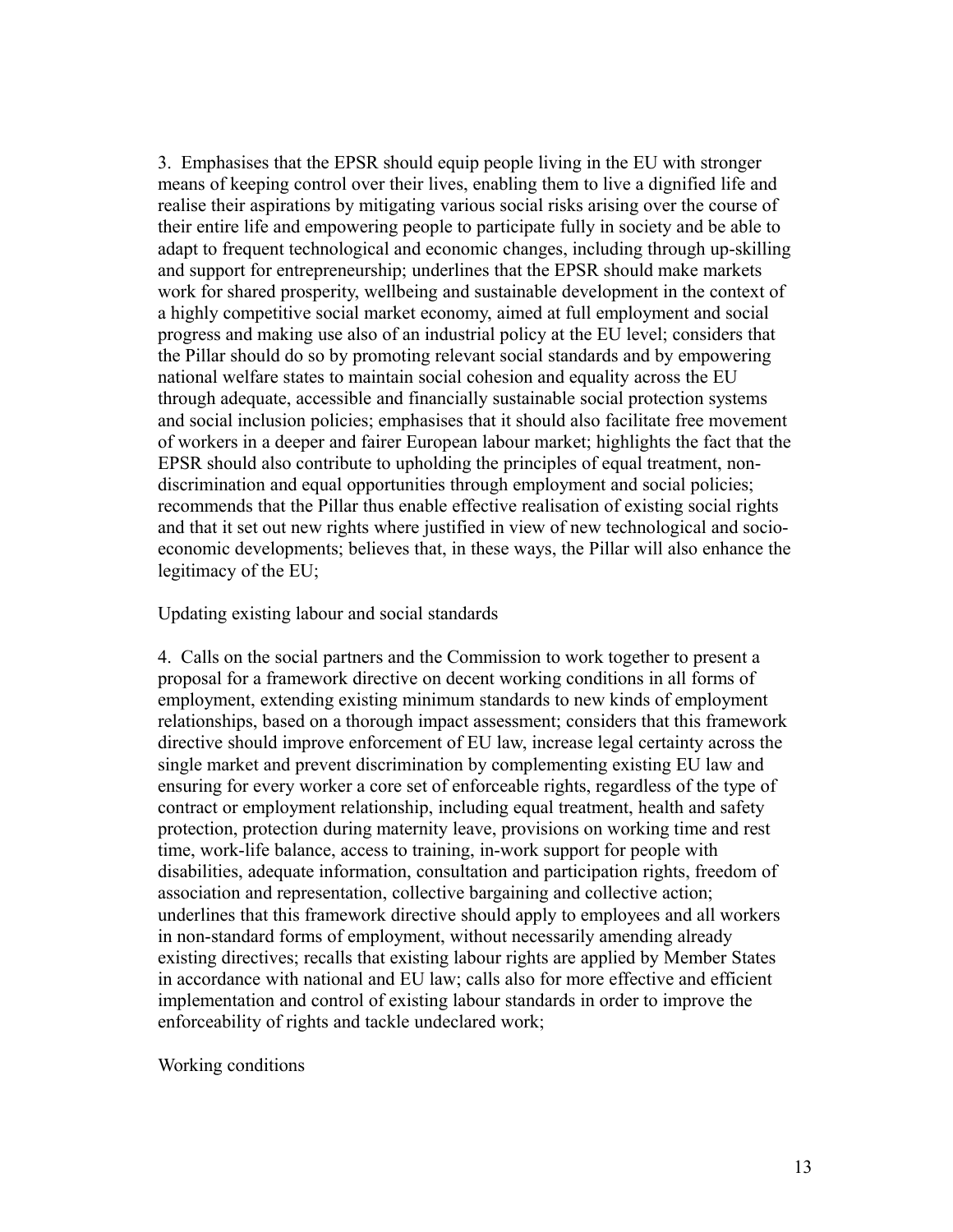5. Recognises that a certain variety of employment contracts is useful for efficient matching of workers and employers; recalls, however, the risk of labour market dualism and the danger of people being trapped in insecure contracts without a tangible prospect of upward transitions; stresses the importance of open-ended employment contracts for socio-economic security and points to the benefits which such contracts provide to employers across numerous sectors; supports also promotion of social economy business models; calls on the Commission to broaden the Written Statement Directive (91/533/EEC) to cover all forms of employment and employment relationships; calls for the framework directive on decent working conditions also to include relevant existing minimum standards to be ensured in certain specific relationships, in particular:

- (a) proper learning and training content and decent working conditions for internships, traineeships and apprenticeships in order to ensure that they serve as genuine stepping stones in the transition from education to professional life, as provided for in the Council Recommendation on a Quality Framework for Traineeships, and that they are limited in time and do not replace employment for young people; remuneration should be commensurate with the work provided, the skills and experience of the person and the need to enable interns, trainees and apprentices on the labour market outside educational curricula to make ends meet;
- (b) for work intermediated by digital platforms and other instances of dependent self-employment, a clear distinction – for the purpose of EU law and without prejudice to national law – between those genuinely self-employed and those in an employment relationship, taking into account ILO Recommendation No 198, according to which the fulfilment of several indicators is sufficient to determine an employment relationship; the status and basic responsibilities of the platform, the client and the person performing the work should thus be clarified; minimum standards of collaboration rules should also be introduced with full and comprehensive information to the service provider on their rights and obligations, entitlements, associated level of social protection and the identity of employer; those employed as well as those genuinely self-employed who are engaged through online platforms should have analogous rights as in the rest of the economy and be protected through participation in social security and health insurance schemes; Member States should ensure proper surveillance of the terms and conditions of the employment relationship or service contract, preventing abuses of dominant positions by the platforms;
- (c) limits regarding on-demand work: zero-hour contracts should not be allowed, in view of the extreme uncertainty which they involve;

6. Acknowledges the declining labour share of total income in Europe over the past decades; emphasises the need for renewed upward social convergence and the gender pay gap to be closed throughout the EU in order to boost demand, enable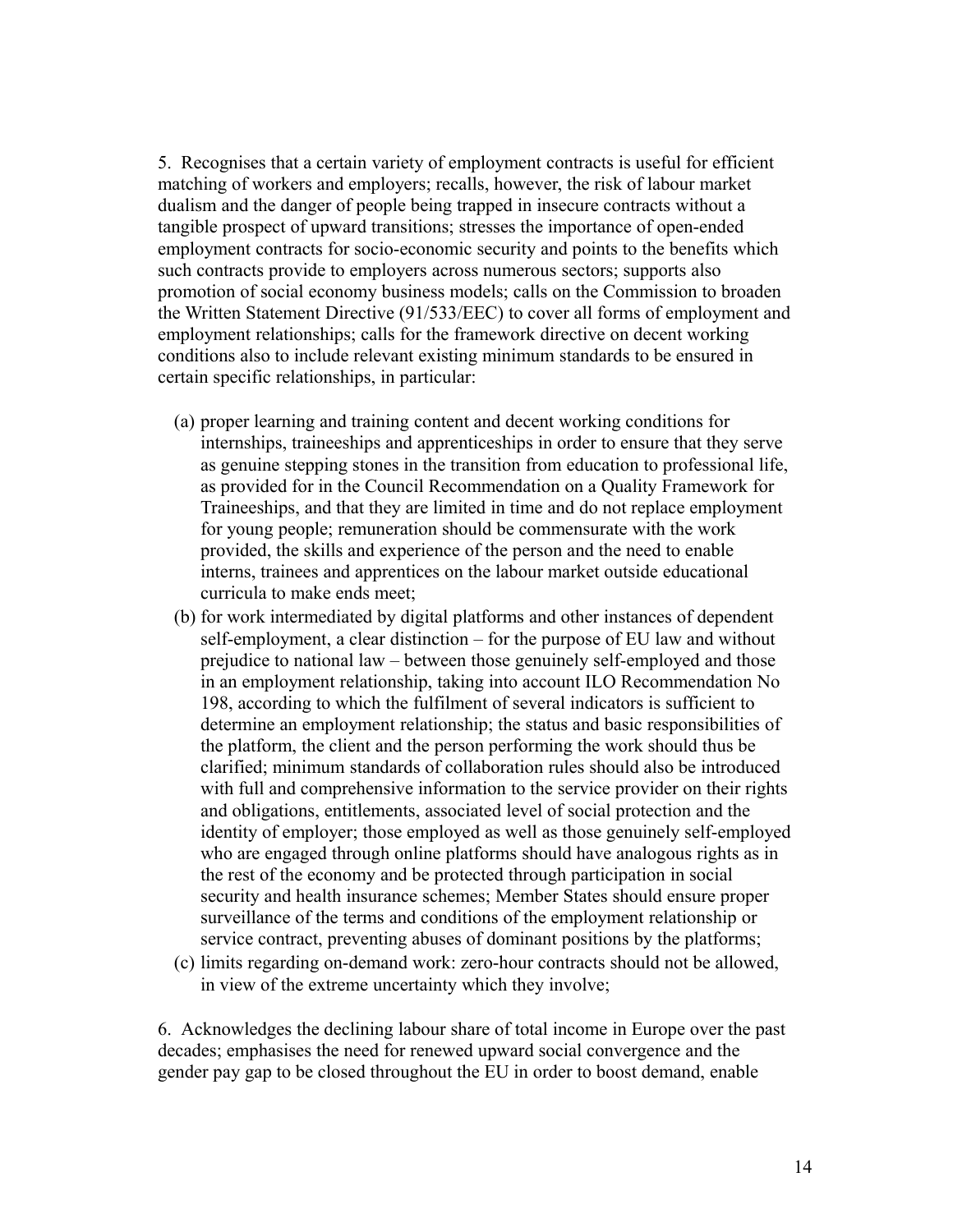sustainable and inclusive growth and reduce inequalities; recognises that decent living wages are important as a means of avoiding in-work poverty; calls on the Commission to support actively wider coverage for collective agreements in line with Member States' national traditions and practices and with due respect for the autonomy of social partners; recommends the establishment of wage floors in the form of a national minimum wage, where applicable, with due respect for the practices of each Member State and after consulting the social partners; calls on the Commission to help to exchange best practices in this regard;

7. Recalls that the right to healthy and safe working conditions also involves protection against workplace risks as well as limitations on working time and provisions on minimum rest periods and annual leave; urges the Member States to fully implement the relevant legislation; awaits Commission proposals for concrete measures to uphold this right effectively for all workers, including seasonal and contract workers, and comprising also measures to prevent violence against women or harassment; notes that such measures should be based on an impact assessment, reflecting all current knowledge about health and safety risks and taking into account new ways of working associated with digitalisation and other technological developments;

8. Stresses the importance of the right of collective bargaining and action as a fundamental right enshrined in EU primary law; expects the Commission to step up concrete support for strengthening and respecting social dialogue at all levels and sectors, in particular where it is not sufficiently well developed, while taking into account different national practices; recognises the benefits of involving workers in company management, including in transnational companies, and of their information, consultation and participation, also with a view to making good use of new forms of work organisation, ensuring that work is meaningful and rewarding, and anticipating economic change; calls for monitoring of the application of European legislation on European Works Councils and the information and consultation of workers and for effective measures to ensure that company restructuring takes place in a socially responsible manner;

9. Emphasises the need for comprehensive, reliable and regularly updated data on the quality of work and employment which can be used for monitoring the quality of work and employment over time and provide evidence for policy making on the topic; calls on Eurofound to further develop its activities in monitoring job quality and working life throughout its European working conditions survey based on its concept of job quality as comprising earnings, prospects, physical environment, social environment, work intensity, skills use and discretion, working time quality; calls on Eurofound to further develop its research on policies, social partner agreements and companies practices which are supportive of better job quality and working lives;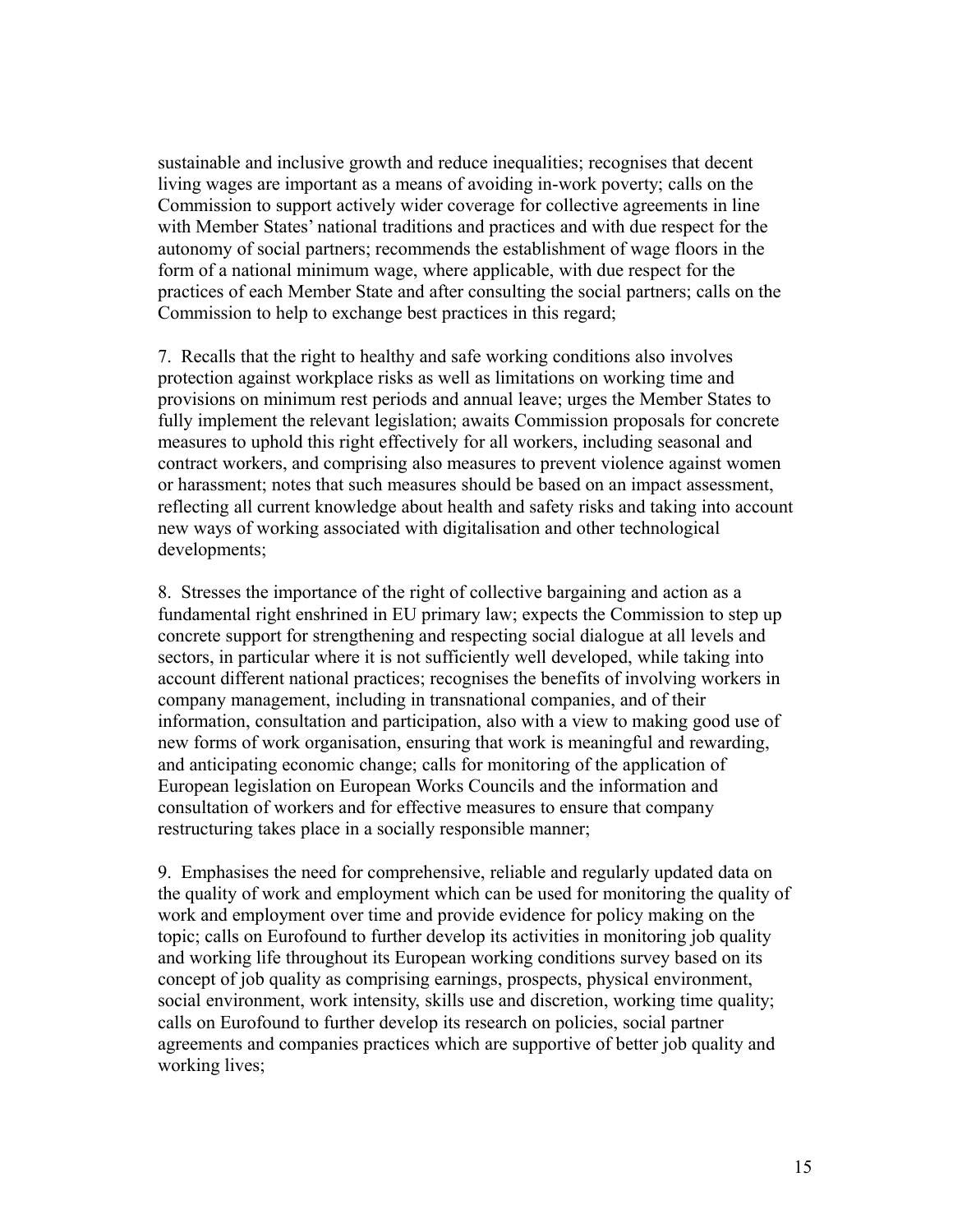Adequate and sustainable social protection

10. Points out that social protection rights are individual rights; supports more integrated provision of social protection benefits and quality social services as a way to make the welfare state more understandable and accessible while not weakening social protection; underlines the need for adequate social protection and social investment throughout people's lives, enabling everyone to participate fully in society and the economy and sustaining decent living standards; points to the importance of informing citizens about social rights and to the potential of accessible e-government solutions, possibly including a European social security card, with strong data protection guarantees, which could improve EU social security coordination and individual awareness, and also help mobile workers clarify and safeguard their contributions and entitlements in home and host countries and facilitate the work of national labour inspectorates; highlights the importance of personalised, face-to-face support, in particular for excluded and vulnerable households;

11. Agrees with the importance of universal access to timely, good-quality and affordable preventative and curative health care and to medicines; considers this as a right that must be upheld, including in rural areas and cross-border regions; emphasises that all residents must be covered by health insurance; agrees that increased health prevention and disease prevention is an obvious social investment that pays for itself, also through healthier ageing;

12. Is aware that rising life expectancy and a shrinking workforce pose a challenge to the sustainability and adequacy of pension systems and to intergenerational solidarity; notes that closing the gender pension gap must also be a priority in this regard; reaffirms that the best response is to increase the overall employment rate through employment models linked to full pension insurance coverage and with particular attention being given to the younger generation and those most excluded from the labour market; considers that pensionable ages should reflect, besides life expectancy, other factors to be defined at national level, among them developments in productivity, the economic dependency ratio and differences in job arduousness; recalls the importance of investments in active ageing and of arrangements enabling people who have reached their pensionable age to have the option to continue working at their desired level of intensity while being able to draw partially on their pension if they work less than full-time;

13. Calls on the Commission to carry out a substantive analysis of the best practice to assist Member States in the calculation of minimum pensions;

14. Recommends that all workers should be covered by insurance against unemployment or involuntary part-time employment, coupled with job-search assistance and investment in (re)-training in line with the conditions laid down by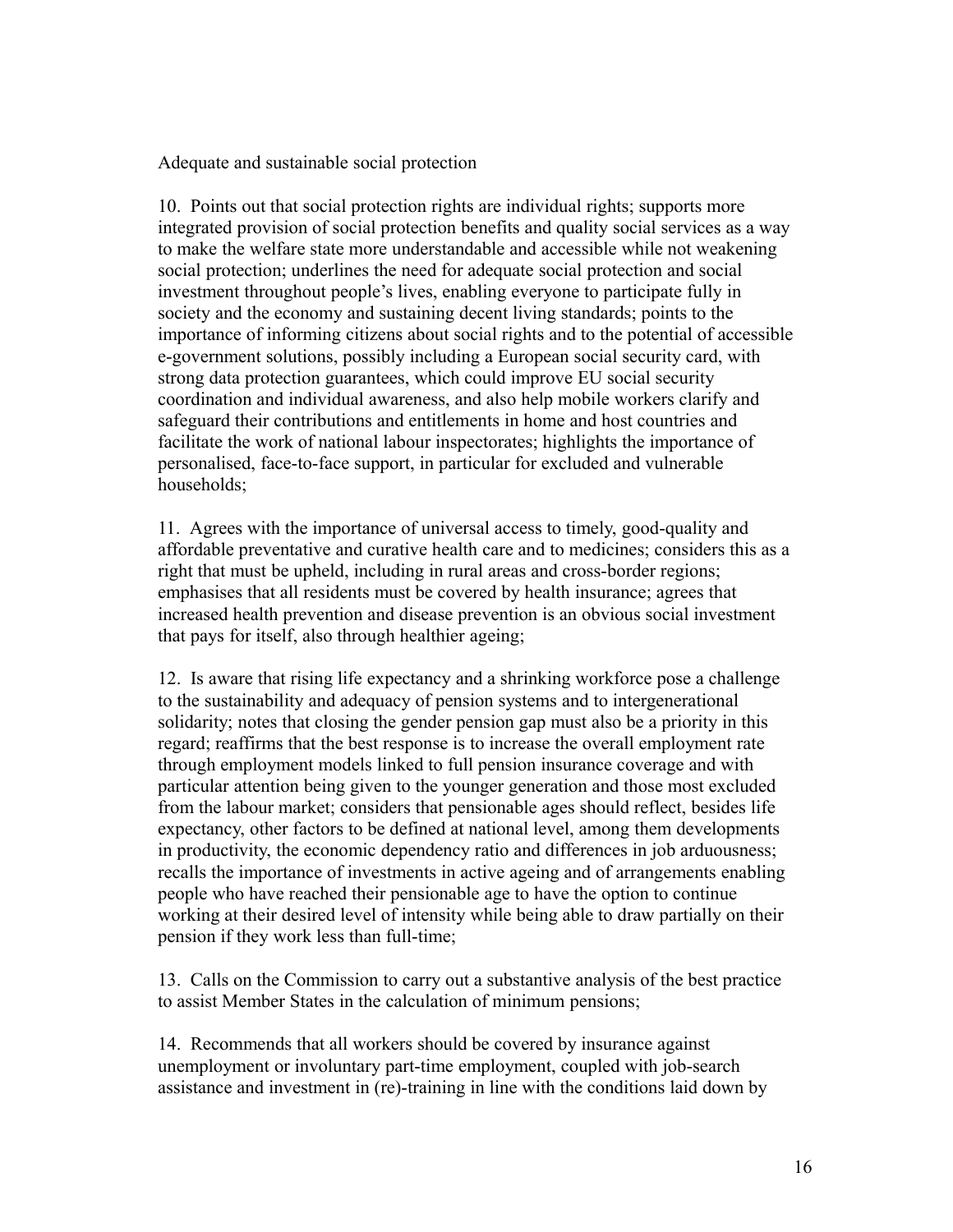each Member State in conjunction with the social partners; recalls that adequate unemployment benefits improve the matching process and are therefore useful for productivity, while at the same time playing a key role in preventing and reducing poverty; considers that the EPSR should recommend quality benchmarks for national unemployment insurance schemes, in particular regarding their coverage, activation requirements, a link between duration of support and the average national job-search period, and the quality of support provided by job centres;

15. Highlights the importance of adequate minimum income schemes for maintaining human dignity and combating poverty and social exclusion, as well as their role as a form of social investment in enabling people to participate in society, and to undertake training and/or look for work; invites the Commission and the Member States to assess minimum income schemes in the European Union, including whether the schemes enable households to meet their needs; invites the Commission and the Member States to evaluate on this basis the manner and the means of providing an adequate minimum income in all Member States and to consider further steps in support of social convergence across the European Union, taking into account the economic and social circumstances of each Member State, as well as national practices and traditions;

16. Insists that the rights of people with disabilities should be mainstreamed throughout the Social Pillar with a human rights-based approach in line with the EU's and its Member States' obligations under the UN Convention on the Rights of Persons with Disabilities (CRPD); considers that the provisions should include at least:

- the right to decent and barrier-free work in fully inclusive, open and accessible work environments and labour markets;
- services and basic income security adapted to specific individual needs, allowing a decent standard of living and social inclusion;
- guaranteeing free movement and the transferability of services between EU Member States;
- inclusive education and training, including provisions for adequate digital literacy;
- specific provisions on protection from exploitation and forced labour of persons with disabilities, particularly among persons with intellectual and psychosocial disabilities or persons deprived of their legal capacity;

17. Notes with concern that availability and affordability of long-term care remain a major problem across Europe, trapping informal family carers at home and preventing them from pursuing their careers; deplores frequent abuses of carers employed through work agencies or on an informal basis; considers access to quality and affordable long-term care services, including home-based care and independent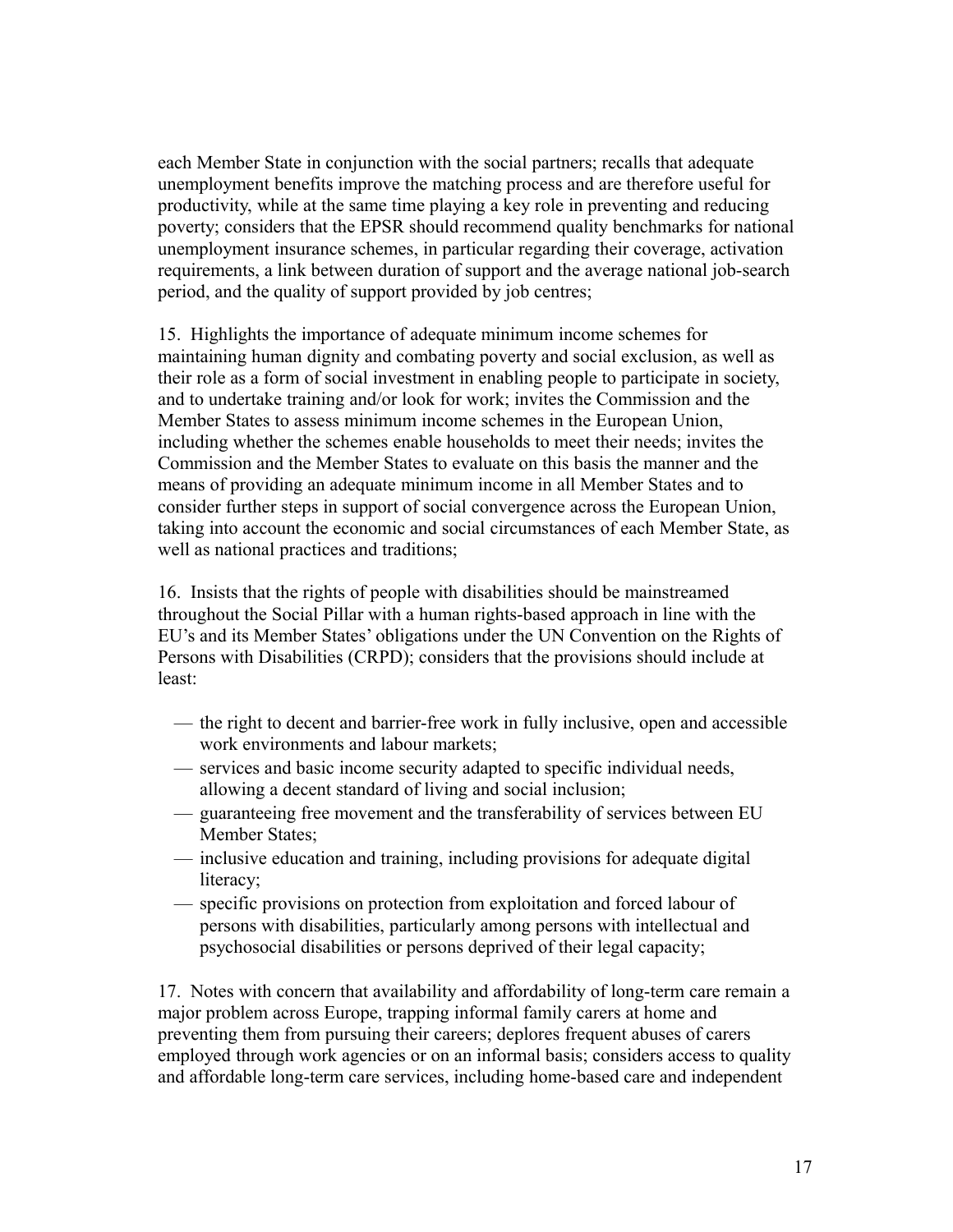living schemes, to be a right that should be upheld with the support of adequately qualified professionals employed under decent conditions; believes that adequate public services and assistance should therefore be put in place for households, in particularly those living on low incomes, to avoid institutionalisation and the risk of poverty; repeats its call for legislation on carers' leave to limit the implications on remuneration and social protection entitlements when workers temporarily need to take care of relatives; calls on the Commission to set out a concrete action plan in this area, including targets on care for elderly persons, persons with disabilities and other dependants, similar to the Barcelona targets, with monitoring tools which should measure quality, accessibility and affordability; calls also for greater sharing and take-up of best practices in this area;

18. Considers child poverty to be a major issue on which Europe should 'act big'; stresses the right to universal education, health and social security systems as basic conditions for combating poverty, in particular among children; bearing in mind this objective, calls on the Commission and the Member States to ensure the swift implementation of the 2013 recommendation on 'Investing in children – breaking the cycle of disadvantage', and for concrete steps to be taken towards a child guarantee in all Member States, so that every child now living at risk of poverty has access to free healthcare, free education, free childcare, decent housing and proper nutrition; points to the necessary connection with programmes offering support and opportunities for parents to come out of social exclusion situations and to integrate the labour market; recognises that these policies require adequate financing at national level and support from the European Structural and Investment Funds;

19. Calls on the Member States to deliver on the right to adequate housing by ensuring access to quality and affordable housing of adequate size for all, and to prevent and reduce homelessness with a view to its gradual elimination; urges them to enact legislation and/or other measures as needed in order to ensure that access to social housing or adequate housing benefits are provided for those in need, obviously including homeless people and families, and that vulnerable people and poor households are protected against eviction or that adequate alternative housing is provided to them; calls for provision of housing to be combined with relevant social services supporting social and economic inclusion; calls for effective measures to be taken to help young people on low incomes set up their own households; highlights investments in energy-efficient social housing as a win-win for jobs, the environment, reduction of energy poverty and realisation of social rights; calls for greater use of relevant European financial instruments to support urban renewal and affordable, accessible and energy-efficient housing provision and to promote the development of social housing in regions where it is underdeveloped; calls for all forms of criminalisation of poverty, such as measures unfairly sanctioning homelessness or other forms of material deprivation, to be abolished;

20. Calls for adequate measures, including legislative improvements if necessary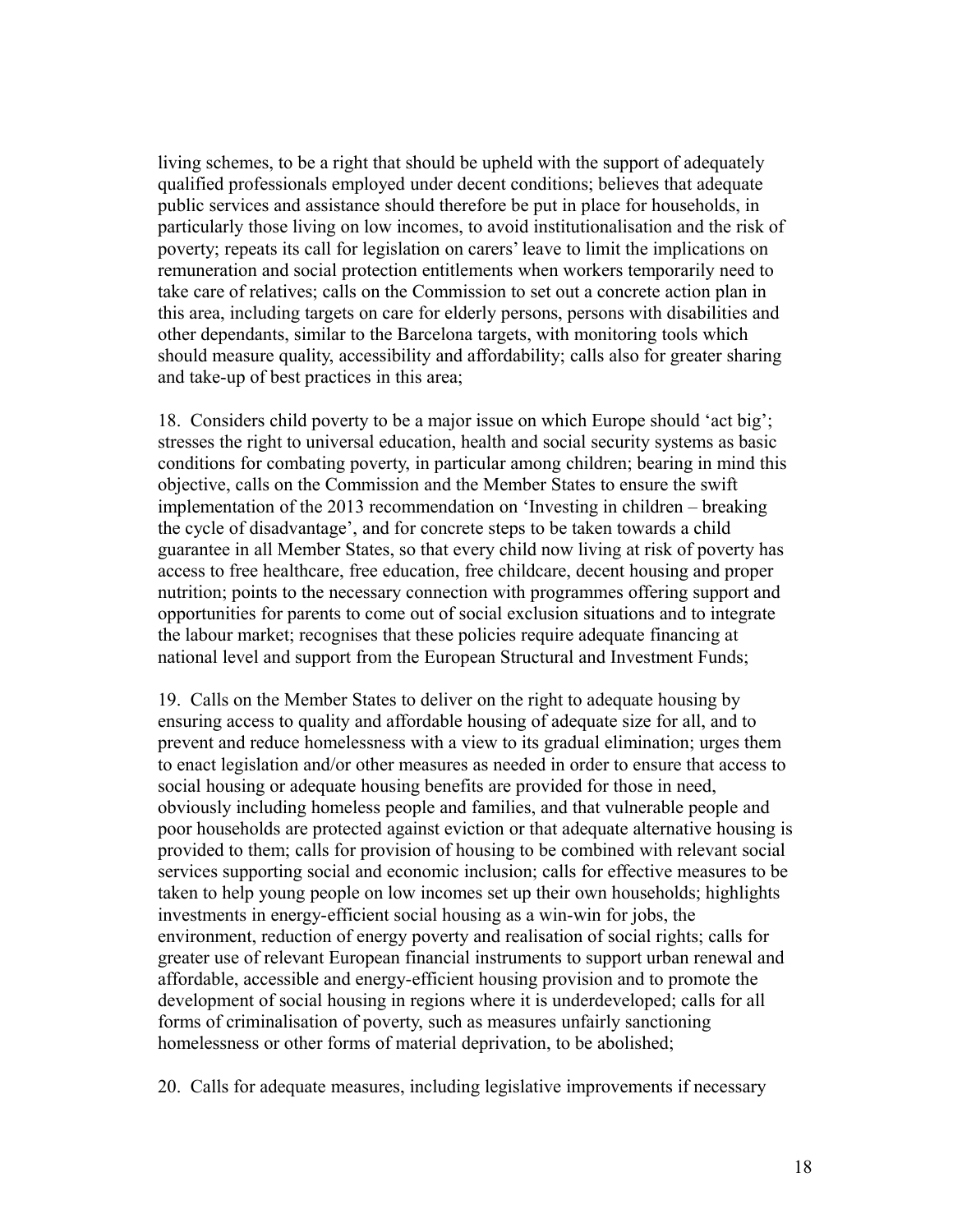upon evaluation, to ensure availability and access for all to good-quality and affordable social services of general interest and other services of general interest or essential services such as water supply, waste management, education, healthcare, ecommunications and high-speed broadband, energy, public transport and financial services; highlights the important role of well-equipped and well-staffed public sector providers and of social enterprises and not-for-profit organisations in this context, given that their primary objective is a positive social impact; points also to the important role of social economy enterprises in providing these services and making the labour market more inclusive; calls for the elimination of existing legal uncertainties experienced by public authorities when it comes to financing social services of general interest; supports the use of social criteria in public procurement; recalls that rural areas in particular need continued support in order to modernise their infrastructure and maintain economic dynamism; points also to the importance of financial education that helps to prevent household over-indebtedness and legal aid and other mechanisms that protect and support debtors against predatory practices and provide them with a second chance;

Equal opportunities and access to the labour market

21. Considers that, in our increasingly digitalised world, low-qualified people not only have diminished employment opportunities, but are also more vulnerable to long-term unemployment and experience greater difficulties in gaining access to services and participating fully in society, a situation which is not only detrimental to the individual but is also highly costly to the economy and society as a whole; supports therefore a Skills Guarantee as a new right for everyone, at every stage of life, to acquire fundamental skills for the 21st century, including literacy, numeracy, digital and media literacy, critical thinking, social skills and relevant skills needed for the green and circular economy, taking into account emerging industries and key growth sectors and ensuring full outreach to people in disadvantaged situations, including those with disabilities, asylum-seekers, long-term unemployed people and underrepresented groups; stresses that education systems should be inclusive, providing good-quality education to the whole population, enabling people to be active European citizens, preparing them to be able to learn and adapt throughout their lives and responding to societal and labour market needs; considers that completion of secondary education should be obligatory in 21st-century Europe and that relevant programmes must be available to give all young people who have dropped out from primary or secondary school a new chance; considers that the Skills Guarantee should involve individualised assessment of learning needs, a quality learning offer and systematic validation of the skills and competences acquired, enabling their easy recognition on the labour market; points to the need to ensure widespread access to broadband in order to enable digital literacy; highlights the Skills Guarantee as an important social investment, requiring proper implementation and adequate financing, also with support from the European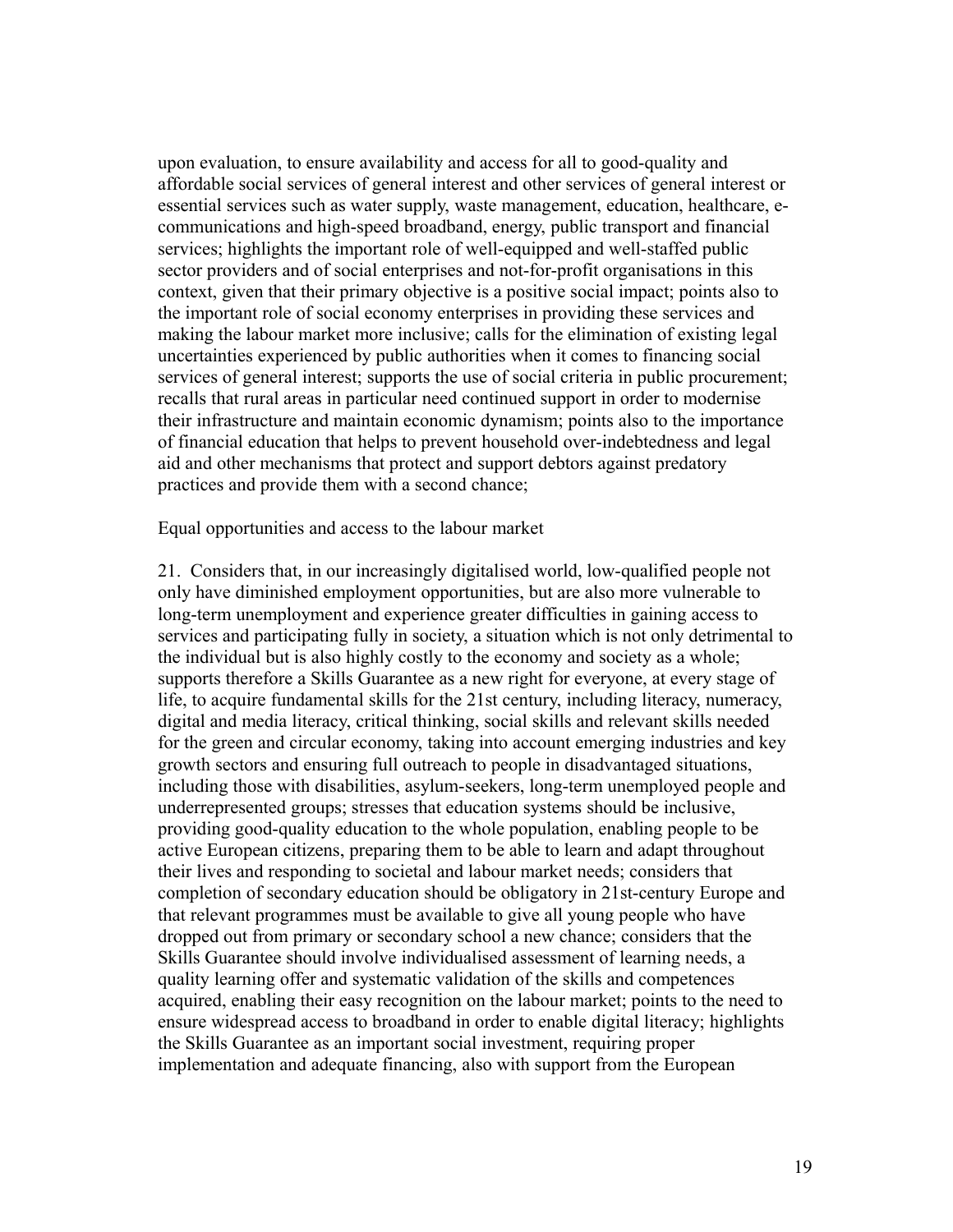Structural and Investment Funds;

22. Is worried at the spread of socio-economic uncertainty and the deterioration of working conditions for many workers; recognises that many workers in non-standard forms of employment have difficulties in exercising their rights at work or gaining access to social security benefits and that women and migrants are disproportionately affected by this problem; calls on the Commission to monitor closely the implementation and enforcement of the Fixed-Term Work Directive, the Part-Time Work Directive and the Temporary Agency Work Directive; calls on the Commission and the Member States to take steps to improve the portability of social rights acquired in different activities; stresses the importance of ensuring sufficient capacities to provide adequate social protection at Member State level for people in all forms of employment, standard and non-standard employment relationships as well as self-employment; calls on the Commission to propose a recommendation in this regard; considers in particular that:

- (a) Member States should organise social security schemes in such a way as to enable all people in all employment forms, employment relationships and selfemployment to accumulate entitlements providing income security in situations such as unemployment, involuntary part-time work, health problems, older age or career breaks for child-raising, other care or training reasons;
- (b) starting from their first entry into the labour market, all people in all employment forms, employment relationships and self-employment should have a personal activity account, easily accessible through personal contact and electronic means, duly taking into account the needs of persons with disabilities, where they could consult their accumulated social entitlements and other social rights, including to lifelong learning, and where they could learn about their portability across countries if applicable; such personal activity accounts should be made available in a cost-effective way and adequate data protection should be ensured;
- (c) digital platforms and other intermediaries should have an obligation to report all work undertaken through them to the competent authorities for the purpose of ensuring adequate contributions and protection through social and health insurance for all workers;

23. Points out that professional transitions require adequate investment, both in the institutional capacity of public employment services and to assist individual jobsearch and upskilling at the earliest stage possible; believes proactive employment policies such as training and placement assistance to be worthwhile tools for the reintegration of the unemployed into the labour market, regardless of age; recalls the useful role of the European Social Fund in supporting active labour market policies throughout Europe and of the European Globalisation Adjustment Fund, which supports re-skilling and a return to employment in case of regional economic shocks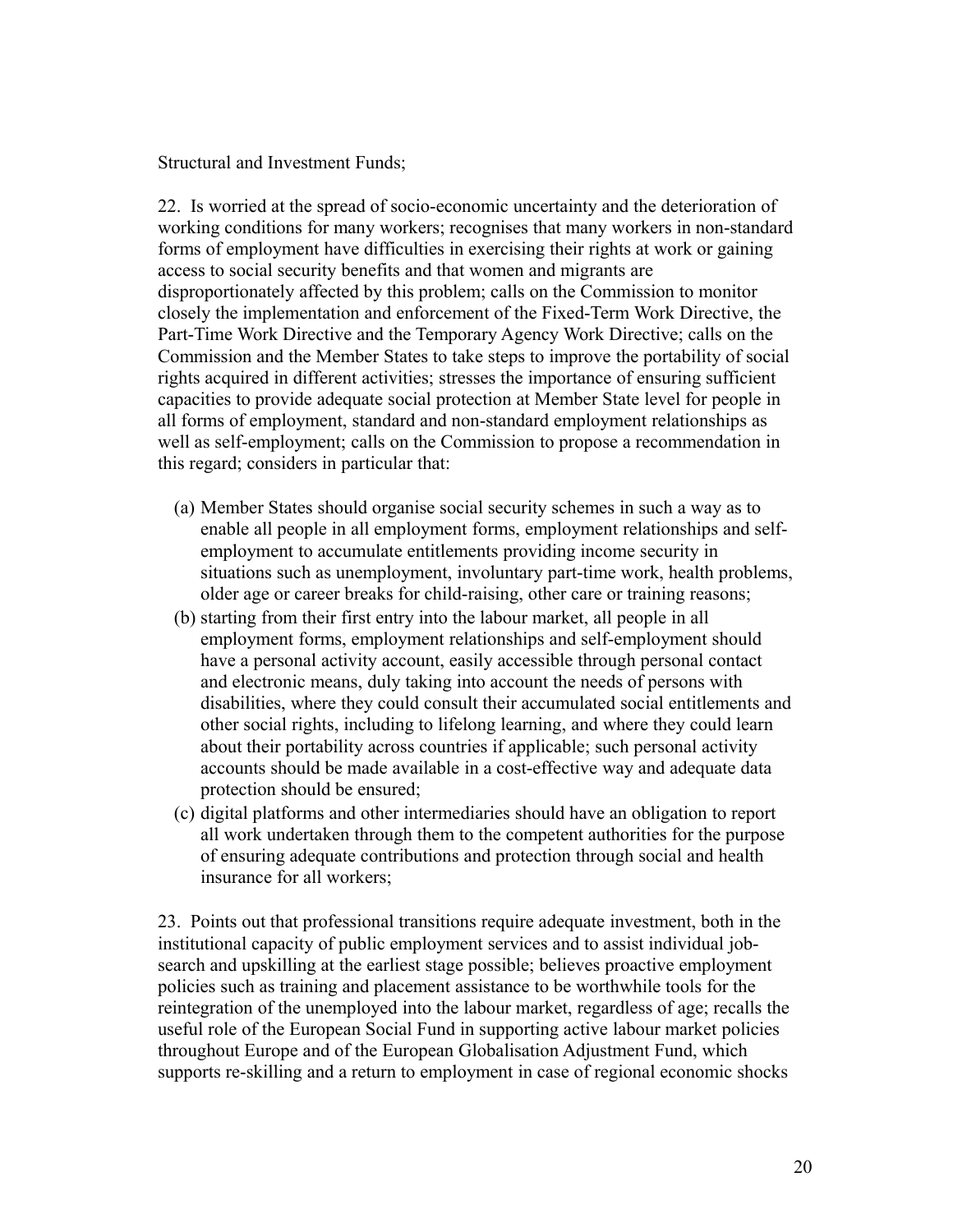and large-scale lay-offs; recalls, furthermore, the important role of social security schemes in supporting secure transitions; emphasises that the preservation and portability of social entitlements accumulated during the career and life-cycle should be ensured to facilitate job and professional transitions;

24. Emphasises that a proactive employment policy implies public support for developing sectors with important employment potential and in many countries also a need to expand the role of public employment services and ensure that they have adequate capacity for direct contact with business, so that re-training and other assistance to jobseekers is provided in line with the profile of the jobseeker and the needs of the local economy; calls for full implementation of the Youth Guarantee for all people under 30, with an emphasis on quality offers and effective outreach to all NEETs, and of the Council recommendation on the long-term unemployed, including through the development of the additional measures required to ensure accessibility of these policies for persons with support needs; stresses the need to take into account the needs of older workers and job seekers and to promote cooperation between younger and older workers; highlights these policies as important structural reforms and social investments that are in need of adequate financing from both European and national levels, including from the European Social Fund, the Youth Employment Initiative and/or other instruments;

25. Recalls that women are more likely to be subject to uncertain and low-paid employment and to interruptions in their career, and that this has repercussions for their entire lives; considers that decisive progress is urgently needed in the area of gender equality and work-life balance in order to eliminate persisting discrimination; awaits Commission proposals in this area as announced in its 2017 work programme, in particular as regards the following:

- (a) existing mechanisms to ensure equal treatment between men and women should be strengthened, persisting gender gaps in pay and pensions should be closed, and occupational segregation should be reduced; to this end, implementation and enforcement of Directive 2006/54/EC should be monitored and the directive should be revised if necessary; the European Pact for gender equality for 2011-2020 and the Strategic engagement for gender equality 2016-2019 should continue to be pursued, also through annual gender equality reports;
- (b) there is a need for new effective measures at both European and national levels for the reconciliation of professional, private and family life, including legislative proposals as regards maternity leave, paternity leave, parental leave, carers' leave, access to quality care services and flexible working time arrangements; equal take-up of leave arrangements by men and women across all categories of workers should be encouraged in order to improve women's access to and position within the labour market, strengthen the role of fathers in bringing up their children and facilitate work-life balance; the Commission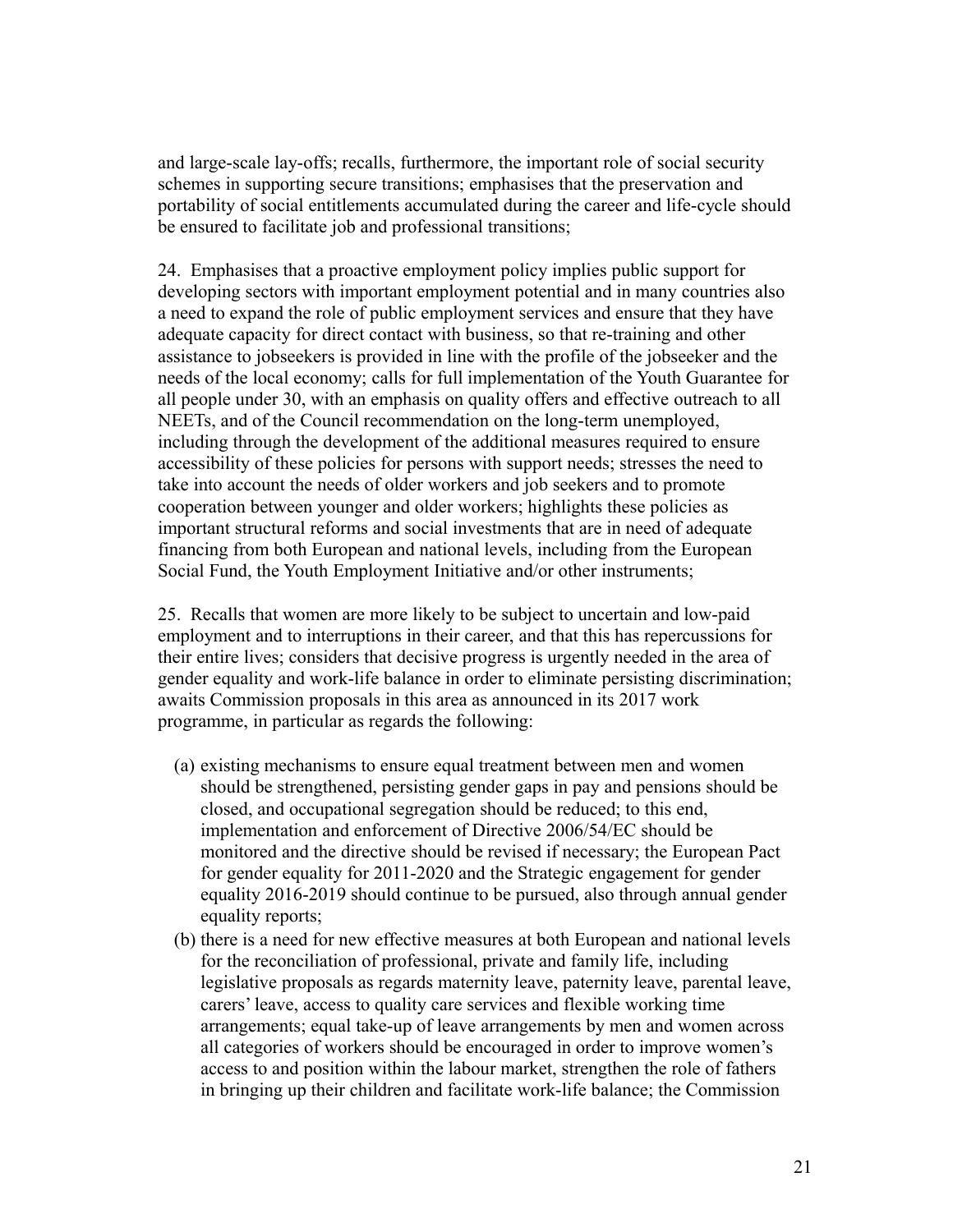should also support Member States in sharing and adopting good practices in this area;

26. Recalls that the Charter of Fundamental Rights of the EU prohibits any discrimination on grounds such as sex, race, colour, ethnic or social origin, genetic features, language, religion or belief, political or any other opinion, membership of a national minority, property, birth, disability, age or sexual orientation; emphasises that all people should enjoy equal opportunities throughout their lives, including when looking for work and at work; highlights the need for proper implementation of the Employment Equality Directive 2000/78/EC and the Racial Equality Directive 2000/43/EC; urges the Member States to step up implementation and the Commission to evaluate the enforcement of existing measures to ensure nondiscrimination and equal opportunities and to enhance labour market participation and social integration of under-represented groups; calls on the Commission to propose new concrete recommendations or other measures in this regard if needed; recalls that the Equal Treatment Directive proposed in 2008 and not yet adopted represents a missing element in the legislative framework concerning nondiscrimination; draws attention to European and national case law indicating that a duty of reasonable accommodation for all grounds of discrimination should be laid down in EU and national law, provided that this does not impose a disproportionate burden on employers or service providers; calls on the Commission to monitor the legal frameworks and policies of Member States in line with applicable EU legislation to ensure integration, equal treatment and decent working conditions are guaranteed to all people with refugee status; stresses that access to justice and protection should be ensured to all victims of exploitation and discrimination;

## Labour mobility

27. Emphasises that free movement of people is one of the greatest achievements of the EU and that free movement of workers is a cornerstone of the internal market, which plays an important role in enhancing convergence and integration among Member States; underlines that mobility within the EU is an opportunity and a fundamental right whose exercise must be supported, including through a smoothly functioning system of social security coordination; calls for proper implementation and enforcement of EU rules regarding mobility of workers and cross-border provision of services; calls, moreover, for support to be provided for labour mobility through adequate language training at all levels of education, improved comparability of education systems and recognition of professional qualifications, readily available information on the rights and duties of mobile workers, and measures ensuring decent working conditions and effective cooperation among public employment services across Europe; notes that mobility should not be the result of inadequate employment opportunities or inadequate social protection in workers' home regions as prolonged workforce outflows may hinder economic convergence; points therefore to the importance of cohesion policy and other instruments for territorially balanced economic development; considers that labour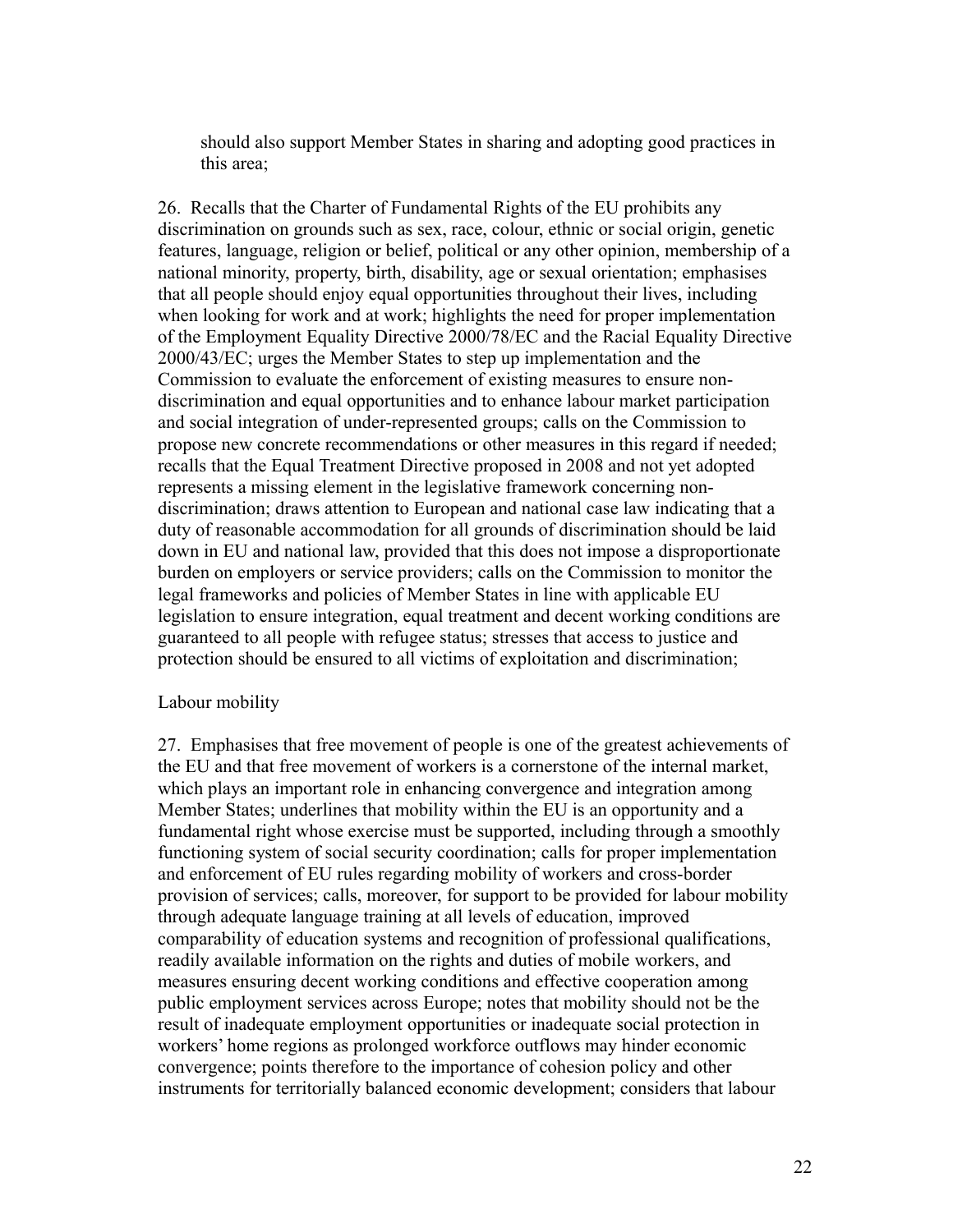mobility should not be abused to undermine host countries' social standards through fraud or circumvention of law; highlights the fact that mobile workers are usually net contributors to host countries' public budgets; calls for adequate investments in public services in areas experiencing population increases and points to the support which the European Social Fund can provide in this respect;

28. Calls for the EU and the Member States to take into account the social impact of mobility on the increasing number of transnational families, e.g. by providing leave opportunities to care for a family member in another country and ensuring the transferability and comparability of education systems in terms of the mobility of school-age children;

29. Calls on the Member States to make it mandatory for employers to provide an employment contract in a language known by EU mobile citizens, in order to make the labour contract understandable for workers;

Building up the means to achieve results in practice

30. Calls on the Commission to build on the outcomes of the public consultation and on the EU institutions' views by putting forward a clear roadmap of concrete measures for full practical implementation of the European Pillar of Social Rights and full pursuit of the Treaties' social objectives; highlights the fact that, in order to protect fundamental social rights, provisions such as Articles 8, 9 and 10 of the TFEU should be properly applied, in EU policy making and all actions of the EU institutions, including through social impact assessments;

31. Calls for a social protocol to be introduced in the Treaties when they are revised, in order to strengthen fundamental social rights in relation to economic freedoms;

32. Calls on the Member States to sign and ratify the revised European Social Charter and the European Convention on Social Security (ETS No 78); encourages the Commission to examine the steps required for accession of the European Union to the revised Charter and to propose a time-line for this objective;

33. Calls on the Commission to include gender mainstreaming as an integral part of the EPSR and to include systematic gender impact assessments as part of the fundamental rights compliance assessment;

34. Is concerned at the persisting negative impact of the prolonged economic crisis which Europe underwent in the first half of this decade and which impacted some countries and regions more than others; considers that the objective of upward economic and social convergence should be underpinned by a set of targets, building on the Europe 2020 strategy and the Sustainable Development Goals, serving to guide the coordination of economic, employment and social policies in the EU and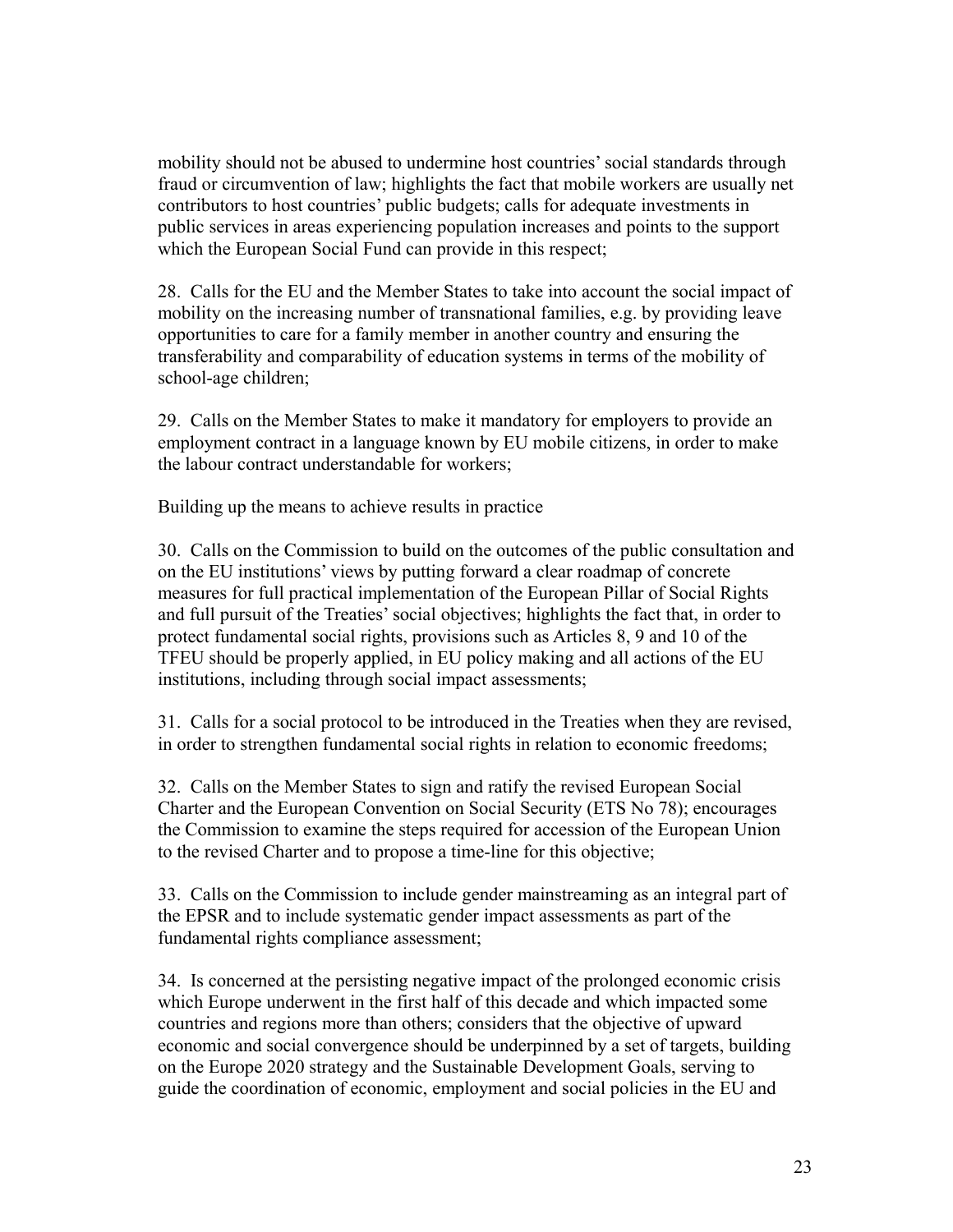providing a compass for the euro area where special attention to upward economic and social convergence is needed;

35. Draws attention to the two-way link between social conditions and economic performance; calls for the Europe 2020 targets, the existing scoreboard of key employment and social indicators in the Joint Employment Report and the potential new Convergence Code to be directly and transparently taken into account in formulating country-specific recommendations and the euro area recommendation, as well as in the utilisation of EU instruments; considers that the instruments of the European Employment Strategy and social open method of coordination should also be reinforced to this end; urges a stronger role for the macroeconomic dialogue with social partners in the formulation of the economic policy mix at European level; considers macro-social surveillance to be of great importance in ensuring that economic imbalances are not reduced at the expense of the employment and social situation and preventing a race to the bottom in terms of social standards in the EU; reiterates its call for a European agenda of reforms and investments aimed at strengthening growth potential based on quality jobs and productivity to promote fair, robust, efficient and sustainable welfare systems, and to foster a sustainable transition of Member States' economies towards greater resource efficiency;

36. Considers that promoting women's participation in the labour market and their economic independence is crucial for the purpose of meeting the Europe 2020 target of a 75 % overall employment rate and would boost GDP; calls on the Commission and the Member States, therefore, to strengthen policies and increase investment supporting female employment in quality jobs, particularly in sectors and positions where women are underrepresented, such as in the science, technology, engineering and mathematics (STEM) and green economy sectors, or senior management positions across all sectors;

37. Notes that women and girls are disproportionately affected by poverty and social exclusion, and calls for a renewed political impetus for an ambitious European antipoverty strategy and a fresh commitment to meet the European 2020 anti-poverty targets; urges the Member States to outline detailed anti-poverty national strategy plans, and the Commission to emphasise poverty reduction within the European Semester;

38. Calls on the Member States and the Commission to work towards ensuring an appropriate level of social investments which are essential for the cohesion of society and have a clear positive impact on economic growth in the short and long term (e.g. childcare, education, the Youth Guarantee and the Skills Guarantee); considers that the assessment of the quality of public spending should also reflect this concern;

39. Reiterates its call for joint meetings to be held between the EPSCO and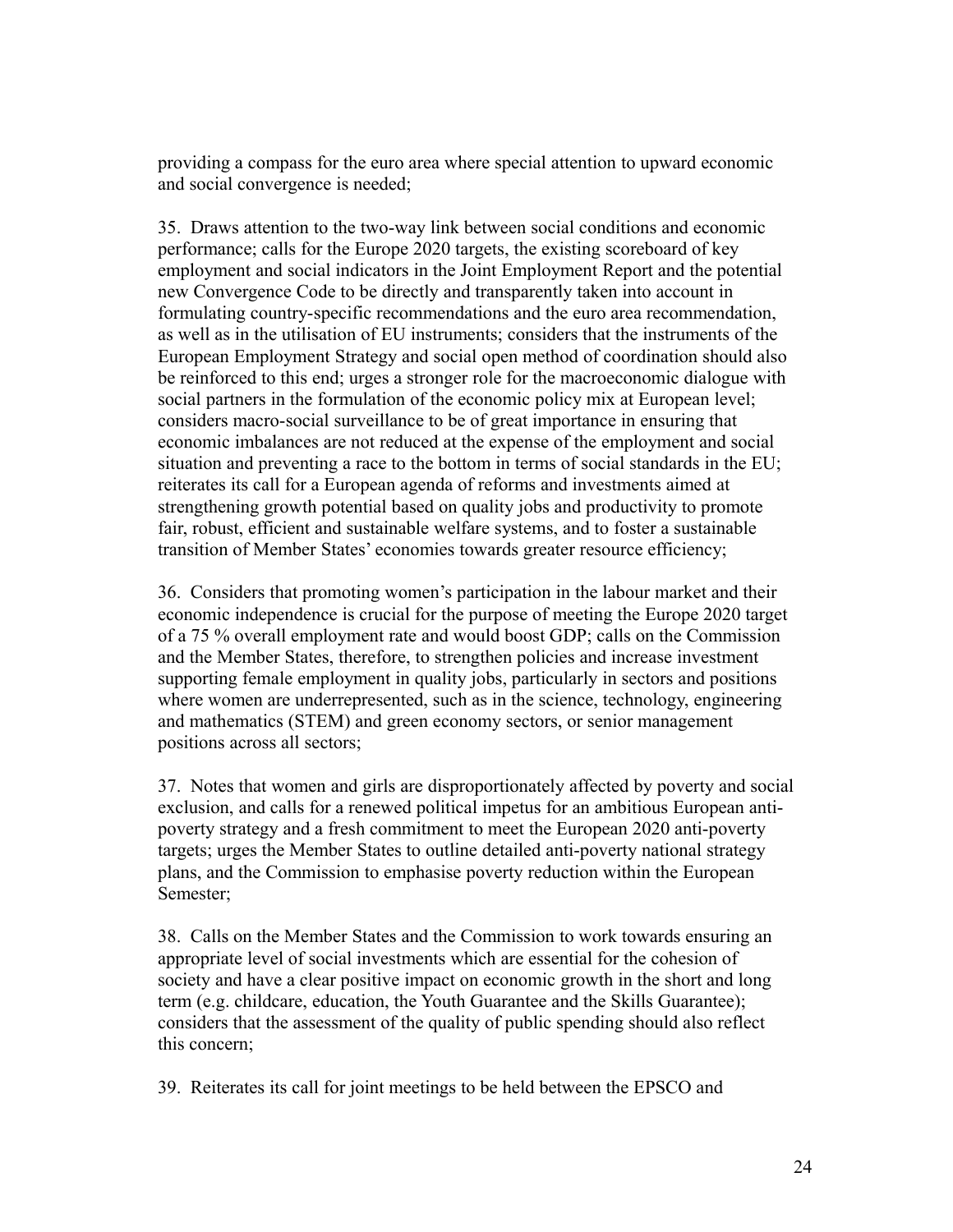ECOFIN Council formations with a view to promoting better coordinated socioeconomic policies, as well as for regular meetings of euro area labour and social affairs ministers serving to improve policy coordination within the Eurozone and properly address social imbalances;

40. Highlights the fact that current-day phenomena of capital-intensive production and the important contribution of intangible assets to the creation of added value on the one hand, and high rates of inequality, unemployment, the continuing rise in 'atypical' work and the declining labour share of total income on the other hand imply a need to broaden the financial base for welfare systems, with fiscal neutrality, in order to provide adequate social protection and quality services for all; considers that this should be done in particular by shifting towards other sources of tax revenue; urges the Member States to evaluate their needs in this respect; recalls that accumulation of social security entitlements through work is an important aspect of decent work and contributes significantly to economic and social stability; points out, however, that the current tax wedge on labour can be reduced while ensuring the sustainability and adequacy of national social security schemes; highlights also the fact that combating tax evasion and avoidance is crucially important for ensuring an adequate level of public investment and the sustainability of welfare systems;

41. Considers that the European Pillar of Social Rights can only be credible if accompanied by adequate financing at national and European level, ensuring that Member States are able to achieve the commonly agreed objectives; reiterates its call for accelerated implementation of relevant operational programmes and revision of the MFF 2014-2020 where needed in order to cope with the increased needs; calls, in particular, for further strengthening of the Youth Employment Initiative and further steps to ensure easier access to and full use of the European Social Fund, the EGF and the FEAD; considers that these financial instruments should remain available to all the Member States and be reinforced as needed, including as regards education and training, the Skills Guarantee, child poverty and unforeseen new challenges such as labour market integration of refugees; believes that the rule allocating 20 % of national ESF envelopes for the fight against poverty and social exclusion must be upheld;

42. Calls for further EU support to be provided for institutional capacity-building, e.g. as regards social dialogue, the European network of public employment services, the Electronic Exchange of Social Security Information and the platform against undeclared work, which could evolve in the longer term towards a European system of labour inspectorates; points, in this context, to the importance of the Programme for Employment and Social Innovation (EaSI) and ESF support for relevant capacity-building at national level;

43. Calls on the Commission and the EIB Group to develop further the Investment Plan for Europe in order to strengthen investment in economic recovery, quality job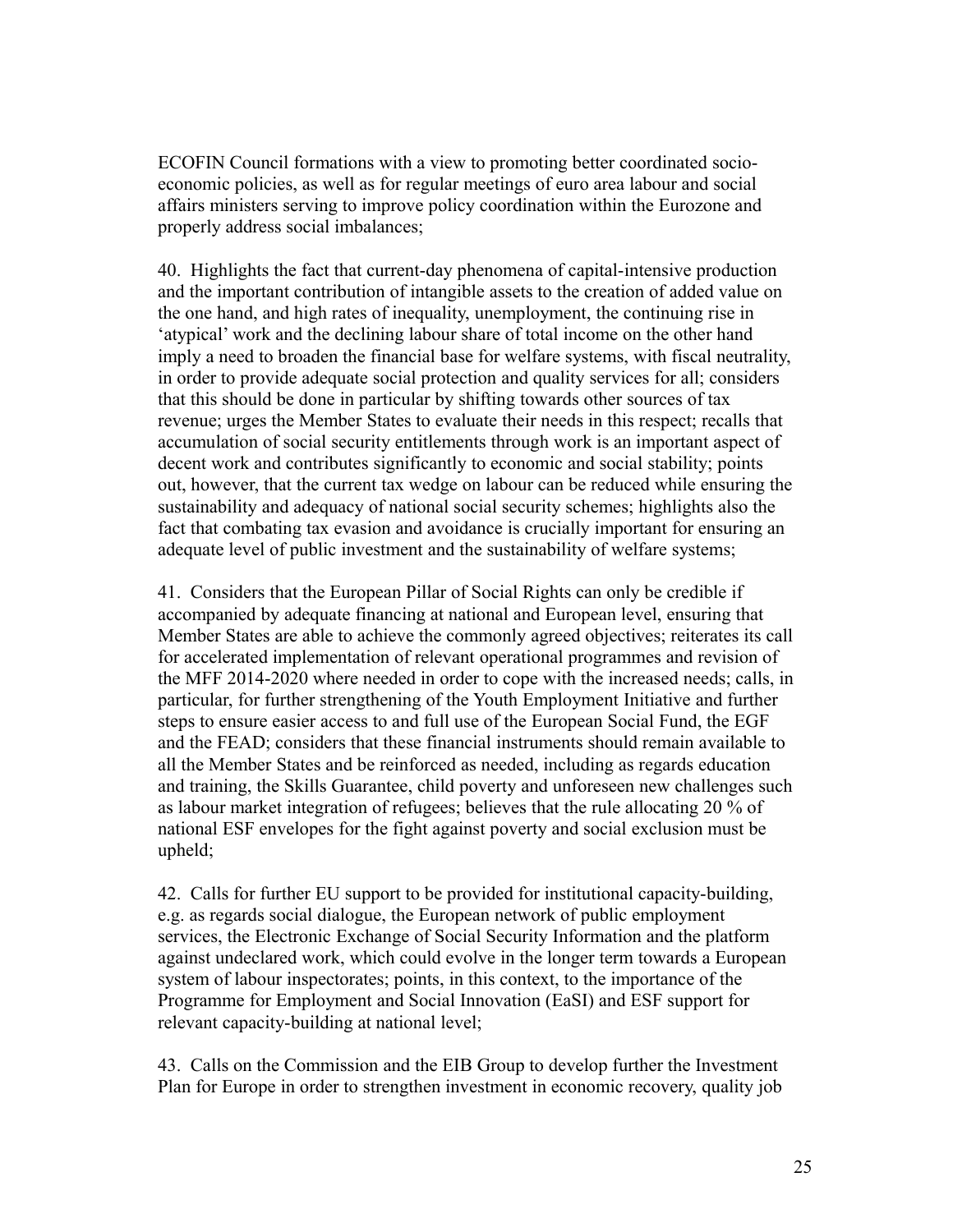creation, sustainable development and social investment in people's current and future capacities to engage in the labour market;

44. Considers that the social impact of economic adjustment within the euro area could be alleviated and upward economic and social convergence strengthened through adequate financing so as to avoid a further deterioration as regards inequalities and the growth potential of Member States and to cope with severe macroeconomic shocks while increasing the competitiveness and stability of Member States' economies; invites the Commission, the Council and other relevant bodies, therefore, to address this issue in further discussions;

45. Calls on the Commission to put forward its proposals on the European Pillar of Social Rights on the occasion of the issuing of its announced White Paper on the future of the EU and EMU;

46. Calls on the Commission, the European External Action Service and the Member States to pursue external action coherent with the European Pillar of Social Rights, in particular by promoting the implementation of the UN conventions and Sustainable Development Goals, the ILO conventions, the relevant G20 conclusions, the relevant Council of Europe conventions and the EU's trade agreements and strategic partnerships;

47. Considers that the EPSR should be adopted in 2017 as an agreement between Parliament, the Commission and the European Council, involving the social partners and civil society at the highest level, and should contain a clear roadmap for implementation; invites the Commission to propose mechanisms for adequate involvement of all the relevant stakeholders at all relevant levels in the implementation of the EPSR;

> o o o

48. Instructs its President to forward this resolution to the Council and the Commission and to the parliaments of the Member States.

- [\(2\)](http://www.europarl.europa.eu/sides/getDoc.do?pubRef=-//EP//TEXT+TA+P8-TA-2017-0010+0+DOC+XML+V0//EN#ref_1_2) OJ L 307, 18.11.2008, p. 11.
- [\(3\)](http://www.europarl.europa.eu/sides/getDoc.do?pubRef=-//EP//TEXT+TA+P8-TA-2017-0010+0+DOC+XML+V0//EN#ref_1_3) OJ L 59, 2.3.2013, p. 5.
- [\(4\)](http://www.europarl.europa.eu/sides/getDoc.do?pubRef=-//EP//TEXT+TA+P8-TA-2017-0010+0+DOC+XML+V0//EN#ref_1_4) Council Directive 2000/78/EC of 27 November 2000 establishing a general framework for equal treatment in employment and occupation (OJ L 303, 2.12.2000, p. 16).

[<sup>\(1\)</sup>](http://www.europarl.europa.eu/sides/getDoc.do?pubRef=-//EP//TEXT+TA+P8-TA-2017-0010+0+DOC+XML+V0//EN#ref_1_1) OJ L 68, 18.3.2010, p. 13.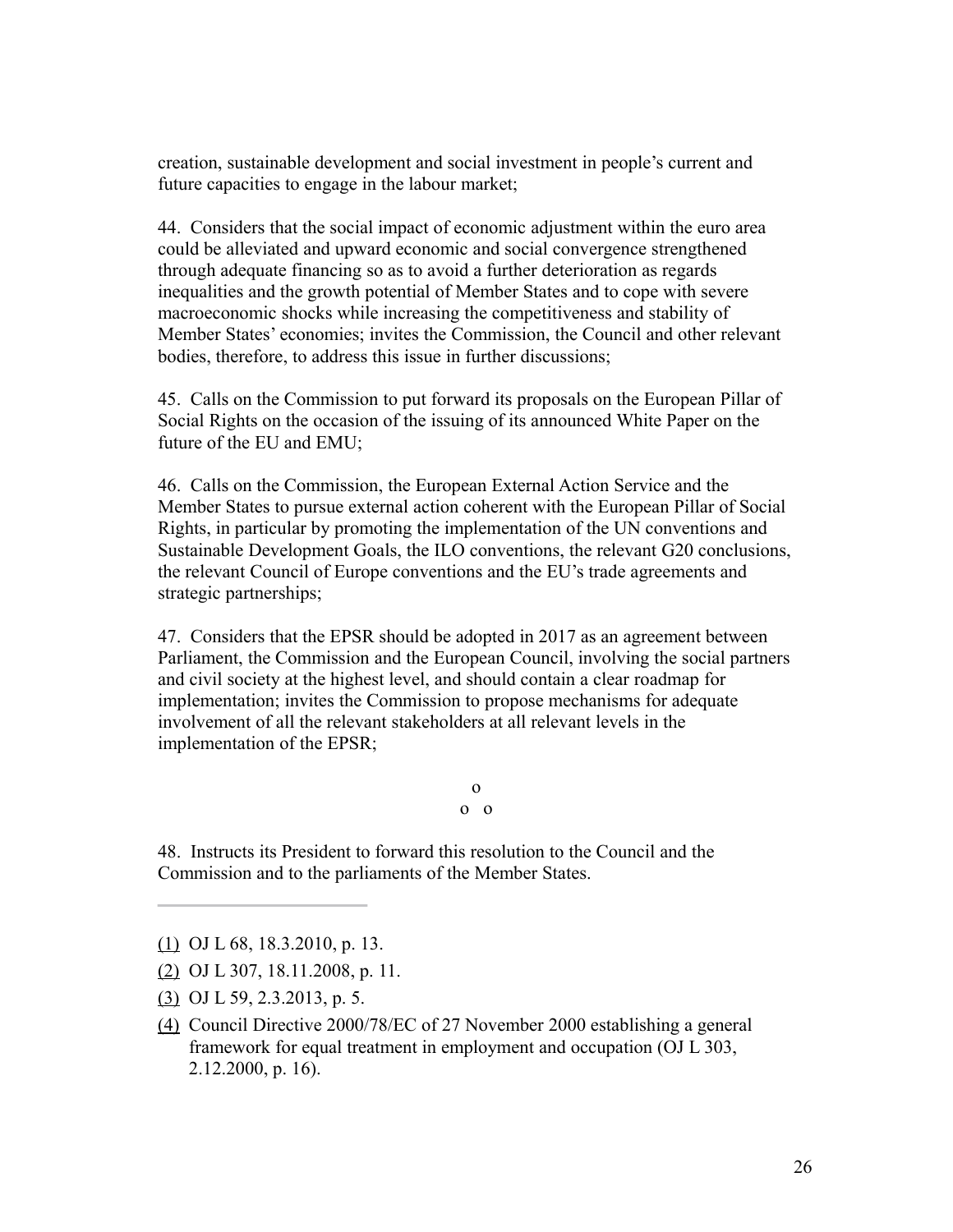- [\(5\)](http://www.europarl.europa.eu/sides/getDoc.do?pubRef=-//EP//TEXT+TA+P8-TA-2017-0010+0+DOC+XML+V0//EN#ref_1_5) Council Directive 91/533/EEC of 14 October 1991 on an employer's obligation to inform employees of the conditions applicable to the contract or employment relationship (OJ L 288, 18.10.1991, p. 32).
- [\(6\)](http://www.europarl.europa.eu/sides/getDoc.do?pubRef=-//EP//TEXT+TA+P8-TA-2017-0010+0+DOC+XML+V0//EN#ref_1_6) Council Directive 1999/70/EC of 28 June 1999 concerning the framework agreement on fixed-term work concluded by ETUC, UNICE and CEEP (OJ L 175, 10.7.1999, p. 43).
- [\(7\)](http://www.europarl.europa.eu/sides/getDoc.do?pubRef=-//EP//TEXT+TA+P8-TA-2017-0010+0+DOC+XML+V0//EN#ref_1_7) Directive 2008/104/EC of the European Parliament and of the Council of 19 November 2008 on temporary agency work (OJ L 327, 5.12.2008, p. 9).
- [\(8\)](http://www.europarl.europa.eu/sides/getDoc.do?pubRef=-//EP//TEXT+TA+P8-TA-2017-0010+0+DOC+XML+V0//EN#ref_1_8) Council Directive 97/81/EC of 15 December 1997 concerning the Framework Agreement on part-time work concluded by UNICE, CEEP and the ETUC – Annex: Framework agreement on part-time work (OJ L 14, 20.1.1998, p. 9).
- [\(9\)](http://www.europarl.europa.eu/sides/getDoc.do?pubRef=-//EP//TEXT+TA+P8-TA-2017-0010+0+DOC+XML+V0//EN#ref_1_9) Council Directive 2000/43/EC of 29 June 2000 implementing the principle of equal treatment between persons irrespective of racial or ethnic origin (OJ L 180, 19.7.2000, p. 22).

 $(10 \text{ OJ C } 13, 15.1.2016, p. 40.$  $(10 \text{ OJ C } 13, 15.1.2016, p. 40.$ [\)](http://www.europarl.europa.eu/sides/getDoc.do?pubRef=-//EP//TEXT+TA+P8-TA-2017-0010+0+DOC+XML+V0//EN#ref_1_10) [\(11\)T](http://www.europarl.europa.eu/sides/getDoc.do?pubRef=-//EP//TEXT+TA+P8-TA-2017-0010+0+DOC+XML+V0//EN#ref_1_11)exts adopted, [P8\\_TA\(2016\)0312.](http://www.europarl.europa.eu/sides/getDoc.do?type=TA&reference=P8-TA-2016-0312&language=EN)  $(12 \text{ OJ C } 440, 30.12.2015, p. 23.$  $(12 \text{ OJ C } 440, 30.12.2015, p. 23.$ [\)](http://www.europarl.europa.eu/sides/getDoc.do?pubRef=-//EP//TEXT+TA+P8-TA-2017-0010+0+DOC+XML+V0//EN#ref_1_12) [\(13](http://www.europarl.europa.eu/sides/getDoc.do?pubRef=-//EP//TEXT+TA+P8-TA-2017-0010+0+DOC+XML+V0//EN#ref_1_13) OJ C 353, 27.9.2016, p. 39. [\)](http://www.europarl.europa.eu/sides/getDoc.do?pubRef=-//EP//TEXT+TA+P8-TA-2017-0010+0+DOC+XML+V0//EN#ref_1_13) [\(14](http://www.europarl.europa.eu/sides/getDoc.do?pubRef=-//EP//TEXT+TA+P8-TA-2017-0010+0+DOC+XML+V0//EN#ref_1_14) OJ C 482, 23.12.2016, p. 141. [\)](http://www.europarl.europa.eu/sides/getDoc.do?pubRef=-//EP//TEXT+TA+P8-TA-2017-0010+0+DOC+XML+V0//EN#ref_1_14)  $(15 \text{ OJ C } 407, 4.11.2016, p. 2.$  $(15 \text{ OJ C } 407, 4.11.2016, p. 2.$ [\)](http://www.europarl.europa.eu/sides/getDoc.do?pubRef=-//EP//TEXT+TA+P8-TA-2017-0010+0+DOC+XML+V0//EN#ref_1_15) [\(16](http://www.europarl.europa.eu/sides/getDoc.do?pubRef=-//EP//TEXT+TA+P8-TA-2017-0010+0+DOC+XML+V0//EN#ref_1_16) Texts adopted, [P8\\_TA\(2015\)0351.](http://www.europarl.europa.eu/sides/getDoc.do?type=TA&reference=P8-TA-2015-0351&language=EN) [\)](http://www.europarl.europa.eu/sides/getDoc.do?pubRef=-//EP//TEXT+TA+P8-TA-2017-0010+0+DOC+XML+V0//EN#ref_1_16) [\(17](http://www.europarl.europa.eu/sides/getDoc.do?pubRef=-//EP//TEXT+TA+P8-TA-2017-0010+0+DOC+XML+V0//EN#ref_1_17) Texts adopted, P8 TA(2015)0401. [\)](http://www.europarl.europa.eu/sides/getDoc.do?pubRef=-//EP//TEXT+TA+P8-TA-2017-0010+0+DOC+XML+V0//EN#ref_1_17) [\(18](http://www.europarl.europa.eu/sides/getDoc.do?pubRef=-//EP//TEXT+TA+P8-TA-2017-0010+0+DOC+XML+V0//EN#ref_1_18)) Texts adopted, P8 TA(2015)0411. [\)](http://www.europarl.europa.eu/sides/getDoc.do?pubRef=-//EP//TEXT+TA+P8-TA-2017-0010+0+DOC+XML+V0//EN#ref_1_18) [\(19](http://www.europarl.europa.eu/sides/getDoc.do?pubRef=-//EP//TEXT+TA+P8-TA-2017-0010+0+DOC+XML+V0//EN#ref_1_19) Texts adopted, P8 TA(2016)0136. [\)](http://www.europarl.europa.eu/sides/getDoc.do?pubRef=-//EP//TEXT+TA+P8-TA-2017-0010+0+DOC+XML+V0//EN#ref_1_19) [\(20](http://www.europarl.europa.eu/sides/getDoc.do?pubRef=-//EP//TEXT+TA+P8-TA-2017-0010+0+DOC+XML+V0//EN#ref_1_20) Texts adopted, P8 TA(2016)0318. [\)](http://www.europarl.europa.eu/sides/getDoc.do?pubRef=-//EP//TEXT+TA+P8-TA-2017-0010+0+DOC+XML+V0//EN#ref_1_20) [\(21](http://www.europarl.europa.eu/sides/getDoc.do?pubRef=-//EP//TEXT+TA+P8-TA-2017-0010+0+DOC+XML+V0//EN#ref_1_21) Texts adopted, P8 TA(2016)0346. [\)](http://www.europarl.europa.eu/sides/getDoc.do?pubRef=-//EP//TEXT+TA+P8-TA-2017-0010+0+DOC+XML+V0//EN#ref_1_21) [\(22](http://www.europarl.europa.eu/sides/getDoc.do?pubRef=-//EP//TEXT+TA+P8-TA-2017-0010+0+DOC+XML+V0//EN#ref_1_22) Texts adopted, P8 TA(2016)0338. [\)](http://www.europarl.europa.eu/sides/getDoc.do?pubRef=-//EP//TEXT+TA+P8-TA-2017-0010+0+DOC+XML+V0//EN#ref_1_22) [\(23](http://www.europarl.europa.eu/sides/getDoc.do?pubRef=-//EP//TEXT+TA+P8-TA-2017-0010+0+DOC+XML+V0//EN#ref_1_23) Texts adopted, [P8\\_TA\(2016\)0377.](http://www.europarl.europa.eu/sides/getDoc.do?type=TA&reference=P8-TA-2016-0377&language=EN)